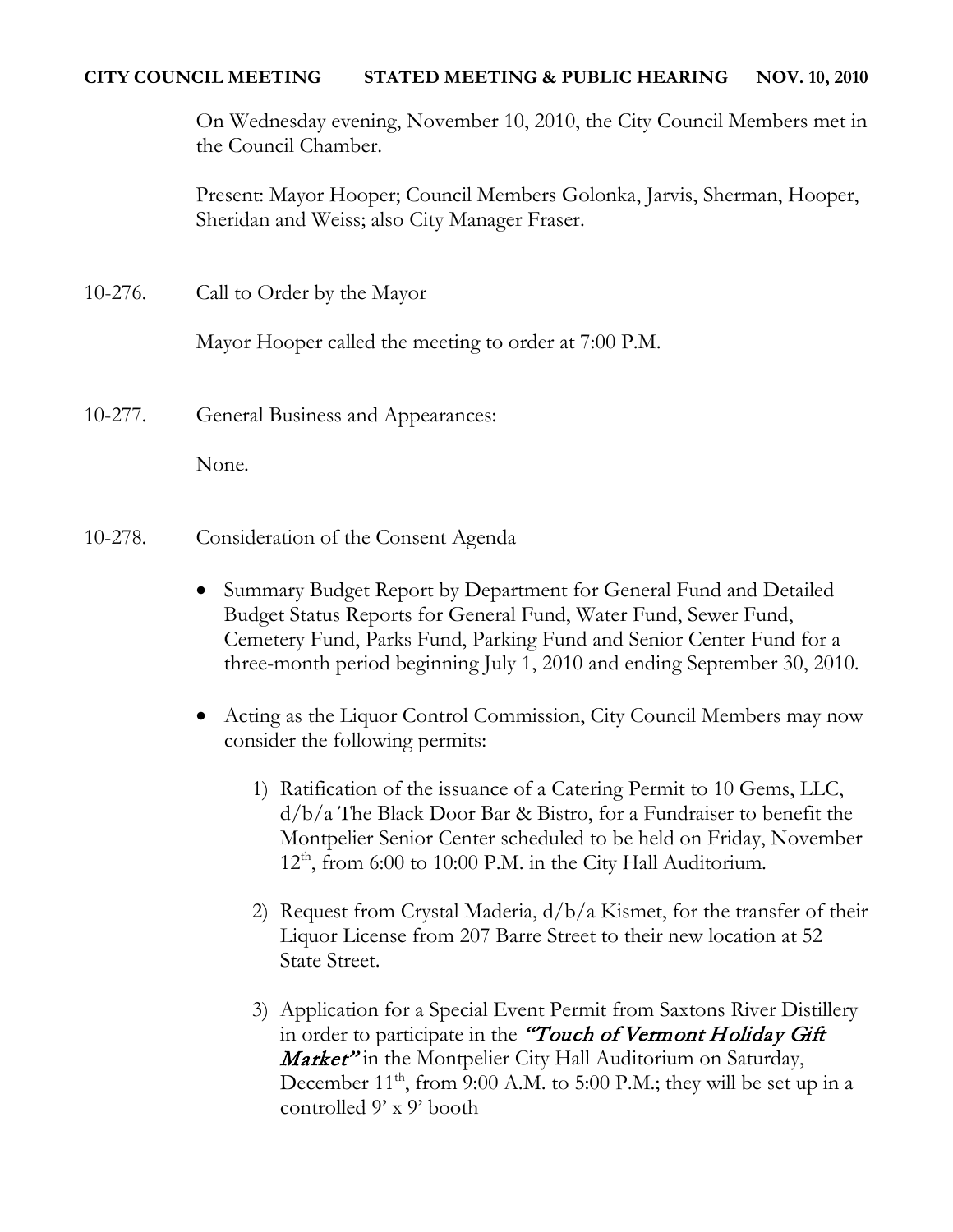• Approval of Payroll and Bills.

General Fund Warrant dated November 03, 2010 in the amount of \$428,454.01. General Fund Warrant dated November 4, 2010 in the amount of \$1,013,244.80. Payroll Warrant dated November 10, 2010, in the amount of \$27,893.55, \$3,326.97, \$133,562.54 and \$31,596.00.

Motion was made by Council Member Sheridan, seconded by Council Member Jarvis to approve the consent agenda with the additional item. The vote was 6- 0, motion carried unanimously.

# 10-279. Introduction of the newly-appointed Executive Director of *"Montpelier*" Alive."

- a) Chuck D'Aprix was hired in September to serve as Montpelier Alive's new Executive Director.
- b) **"Montpelier Alive"** President Shawn Bryan and Chuck requested a few minutes on tonight's agenda for a formal introduction.
- c) Recommendation: Introduction; opportunity to visit with Mr. D'Aprix.

Mr. Bryan, President of Montpelier Alive, distributed a recap of what the Montpelier Downtown Association is all about and why the downtowns are important. This came off the web site from the Economic Development of the State of Vermont. He likes to refresh everyone's memory that the Montpelier Downtown Association is part of a much larger national organization and their organization in the way it is structured is in accordance with those national standards for the way downtown organizations should be structured.

Benefits that accrue from having a downtown association is the tax credits that accrue to businesses within the designated downtown. Montpelier does have a designated downtown and the tax credits are available to our businesses to encourage and as an incentive for folks to make improvements to existing properties and to improve access to existing properties. It is an important piece of the puzzle of trying to keep our downtown alive and fresh and continuously improving. He also provided a map of the designated downtown to the Council Members.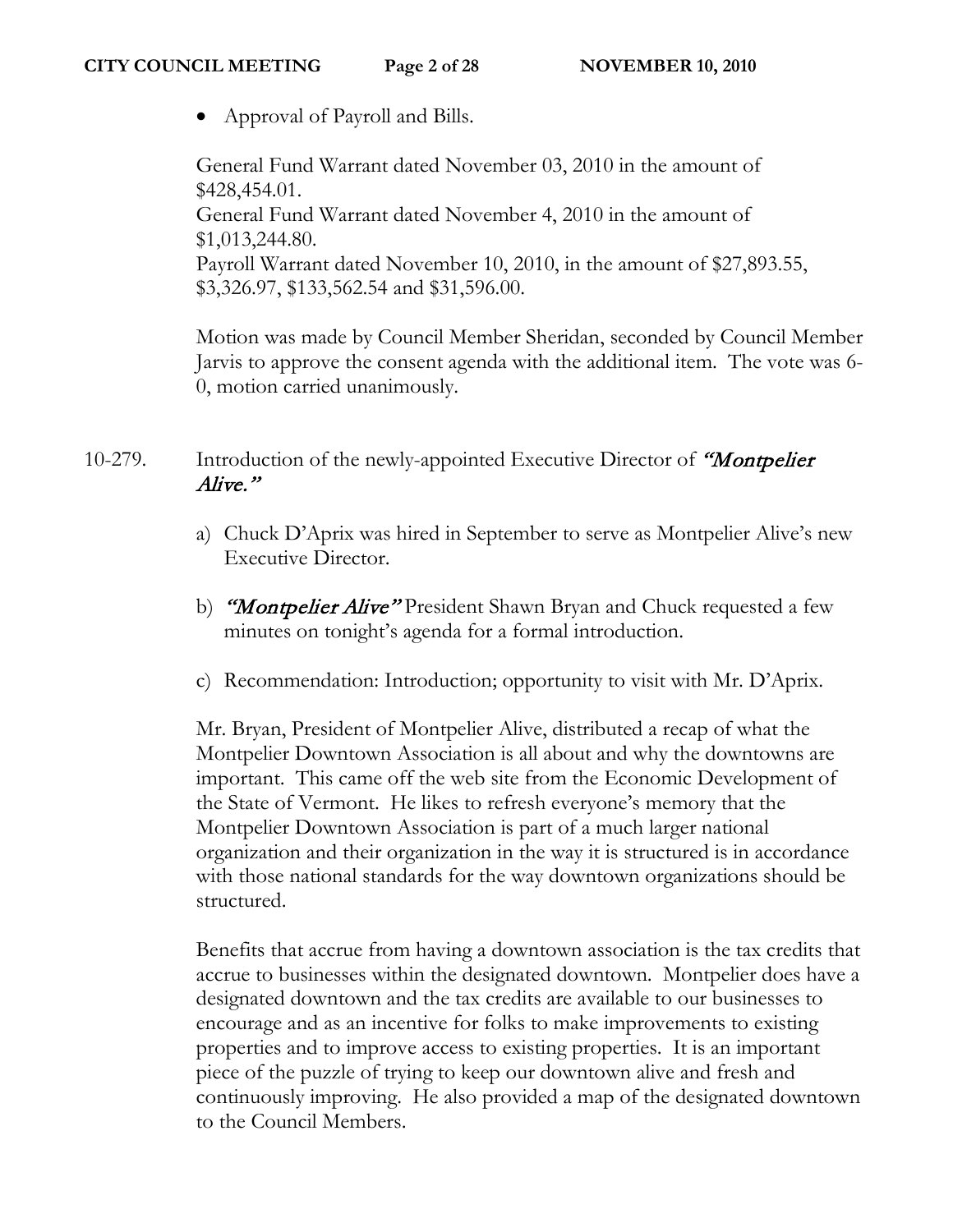His real purpose of being present this evening was to introduce Chuck. He had provided a copy of his resume. They looked at a number of candidates before they selected Chuck. His roots are in Massachusetts and has a lot of experience with downtown associations and managing organizations like ours. For the last number of years he has actually been a nationally recognized consultant on downtown community associations and helping other downtowns to improve their operations. It is the Board of Montpelier Alive's hope that Chuck will help them take their game to the next level.

Chuck D'Aprix said he feels like he knows the Council. It is a delight to be here in Montpelier and humbled by being here. He got to know Montpelier as a child. Although he worked in Massachusetts for most of his career his roots are actually in Upstate New York and he used to visit Montpelier a lot. Montpelier has always been a city he enjoyed. Like many people he is attracted to Montpelier by the cultural amenities, uniqueness and what makes Montpelier different from other places. You drive through so many cities across the United States and one place kind of runs into the next but not so in Montpelier. He has also chosen to live downtown, for him this is a very special experience.

Mr. D'Aprix said he has enjoyed meeting people over the last month and enjoyed the cultural and art scene and not only working with a Board of Directors that are actively involved but beyond the board and the many committees they have. By members taking the lead allows him as Executive Director to be an administrator and allows for a more effective program. He understands he is filling big shoes and would be remiss if he didn't mention that. Suzanne was a great Executive Director, stabilized the organization as the first full time Director and really did a wonderful job. He has a great deal of respect for her. He doesn't envision changing the staff style significantly for Montpelier Alive. He wants to be involved with the community.

Council Member Weiss asked Mr. D'Aprix what the biggest surprise was that he has encountered.

Mr. D'Aprix replied the active social life in Montpelier. If you look at the weekly updates that are being done it is amazing the number of things going on and it matches many larger urban areas.

Mr. Bryan said he would be remiss if he didn't recognize all of the Council for the support they have given to Montpelier Alive. As an organization they can't exist without the Council's support. They appreciate the money but it is also the moral support. He would also be remiss if he didn't thank all of their volunteers.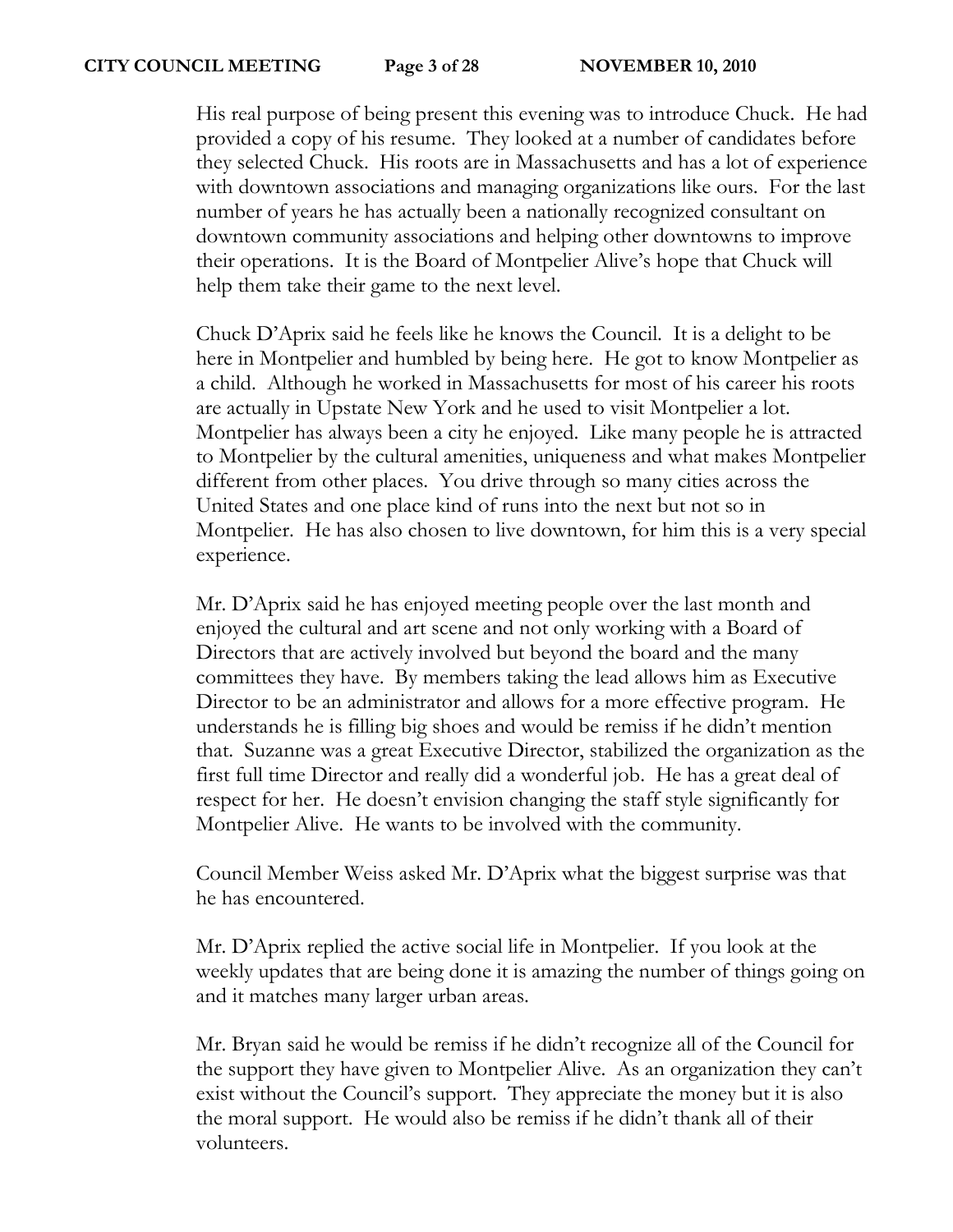- 10-280. Appointment to Montpelier's Design Review Committee.
	- a) Staff advertised to fill Steven Burkholder's unexpired term; one letter of interest was received from Zachary Brock.
	- b) Recommendation: Opportunity to meet Mr. Brock; appointment to fill the 3-year term which will expire in September 2012.

Mayor Hooper said Zach is one of their volunteers in Montpelier.

Zachary Brock said he has lived in Montpelier for five years and worked at Black River Design for most of that time and did some carpentry work over the summer. He attended school at Virginia Tech and grew up in Pennsylvania. He decided to move to Vermont because he thought it was a unique place.

Motion was made by Council Member Sheridan, seconded by Council Member Sherman to appoint Zachary Brock to fill the unexpired three year term that expires on September 2012. The vote was 6-0, motion carried unanimously.

- 10-281. Presentation by Bev Allen re: banning the use of plastic bags by Montpelier merchants.
	- a) Ms. Allen addressed the Council, under General Business and Appearances, at one of their October meetings; since then she has also discussed this issue with the City Manager.
	- b) As a result she will plan on filing a petition with the City Clerk to request that this item be placed on the March Meeting ballot.
	- c) In the meantime she wanted an opportunity to outline her proposal and to answer any questions that the Council, or members of the audience, may have. She has provided a copy of the "Bag Reduction Ordinance" adopted by the City of Berkeley as a sample.
	- d) Recommendation: Receive Ms. Allen's proposal; opportunity for discussion.

Bev Allen said she copied and pasted a lot of the language from the Berkeley Bag Reduction Ordinance. She doesn't want to call it the "plastic bag ban" because that is really not the point. It is a bag reduction proposal. Ms. Allen explained the purpose of the sample bag reduction ordinance. She took some information from the Berkeley proposal concerning environmental impacts.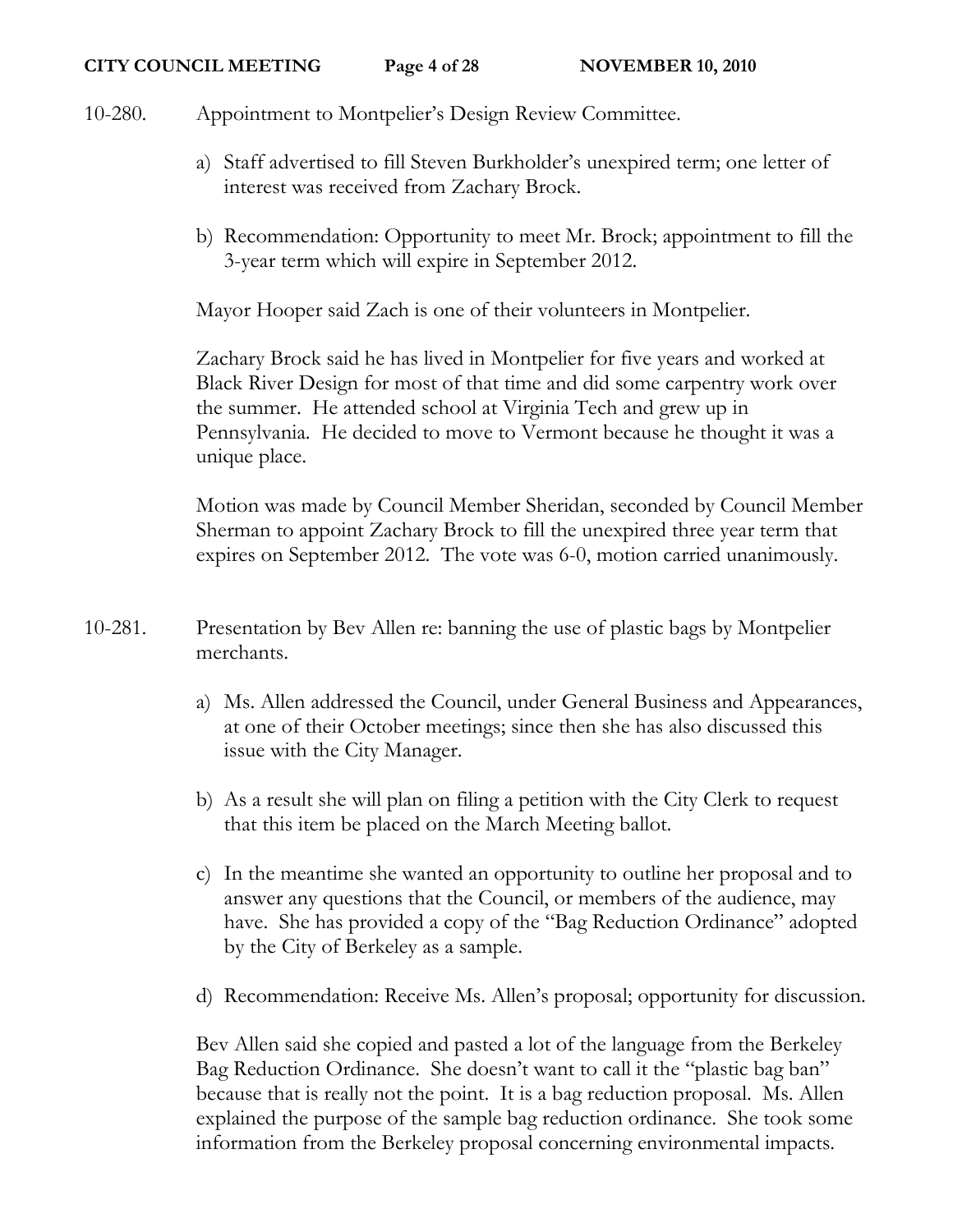Some of the parameters of the ban would be that no retail store may provide plastic checkout bags to the consumers at the point of sale. Also, single use paper checkout bags shall contain a minimum of 40 percent post consumer recycled paper fiber and be recyclable. Retail stores shall charge a fee for each single use paper bag provided to customers at point of sale. The fee shall be in an amount as set forth in a resolution adopted by the City Council. She doesn't see any other way around discouraging using paper bags or plastic bags unless there is some kind of small fee for it. The reason for that is that paper bags use an enormous amount of resources in making them, and even recycled paper bags use an enormous amount of resources. It is a lot fossil fuels wasted on making bags.

The City Manager shall review the effectiveness of the fee annually and shall recommend to the City Council any adjustments to the fee that are necessary to prevent an increase in the use of paper bags. There is one exception for takeout food.

She would like to put this on a petition to bring before the voters at the March Town Meeting. Circulating the petition would give her an opportunity to educate the voters.

Mayor Hooper said if this is adopted could she tell the Council the mechanics of how this would work in terms of who would be enforcing it, who would be collecting the fees, who would be responsible, how much would it cost to manage, etc.

Bev Allen said in the Berkeley proposal they went around with placards and gave them to each retailer to post in their windows to let consumers know this is what is going to happen in three months. They also phased it in with larger stores and then smaller stores. The fee for the paper bags she isn't sure if legally they can force retailers to charge anything for products, but if we can it is a good idea to charge 10 to 25 cents per bag. Because recycled bags that have recycled content cost more retailers will need to have money to offset that cost. They can go to stores periodically and review their paperwork on how many paper bags they have sold. The number should decrease, but if it is increasing then we might want to make some adjustments. The three components are to ban plastic bags, require retailers to have 40 percent post consumer waste paper bags and strongly encourage reusable bags to be in a conspicuous space. The point of this is not to use the paper bag as a way to make money.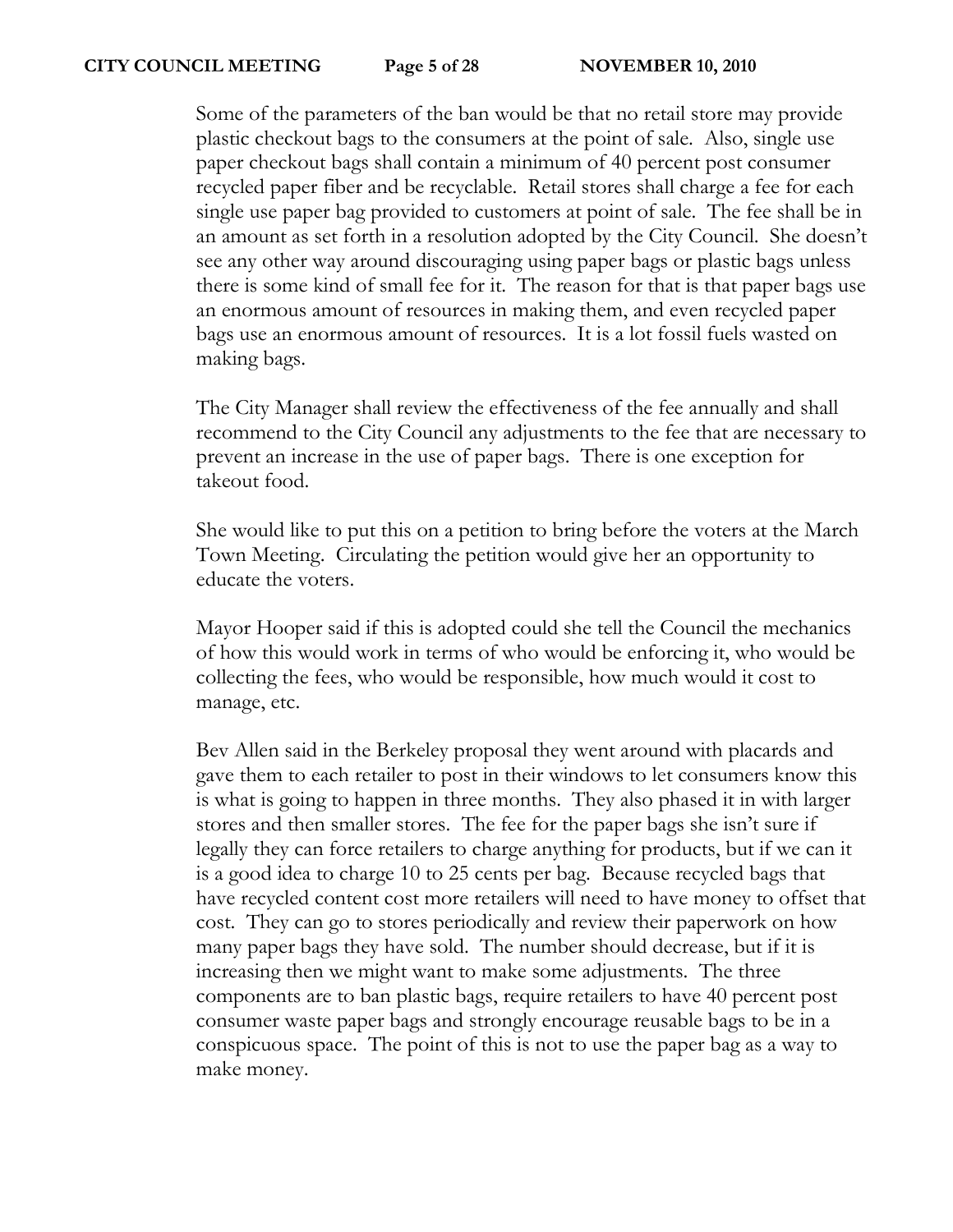#### **CITY COUNCIL MEETING Page 6 of 28 NOVEMBER 10, 2010**

Mayor Hooper said when she was talking about a fee she assumed it would be something that the city would be responsible for collecting, but that is not the case at all. This is just a financial disincentive for people to use paper bags.

Ms. Allen said there is language in the Berkeley proposal that it is considered an infraction if you are breaking the ordinance and there is a fine. It is a misdemeanor.

Council Member Sherman said there is an exemption for takeout food, but what about the retailer where you buy five different things. The inconvenience is sort of significant if you had more things than could fit into the reusable bag.

Ms. Allen replied that reusable bags come very large.

Council Member Sherman said if they went to a candy store and bought a pound of jelly beans you wouldn't want to dump them in a reusable bag bulk with other things. This seems to be a little more complicated.

Ms. Allen said in order to be charged a fee for a bag it needs to be 14 inches tall. If you are getting tiny little paper bags, as long as it less than 14 inches, then there would be no fee.

Council Member Sherman asked if she had considered of option of just charging for plastic bags.

Ms. Allen replied no because the environmental impact of plastic bags is so severe that they really need to just be gone. With paper bags the end result is not as severe but plastic bags literally never decompose so that is the incentive behind just banning them altogether.

Council Member Sherman said a charge would be putting people on the learning curve.

Ms. Allen said this is actually happening in Burlington right now so this is not brand new. In fact, City Market in Burlington, which many people shop at, is getting rid of all bags. They will have no bags available. This is actually happening as we speak.

Someone asked what they do with 10 grapefruit.

Ms. Allen replied this would only apply to plastic shopping bags at the checkout. It doesn't apply to plastic produce bags.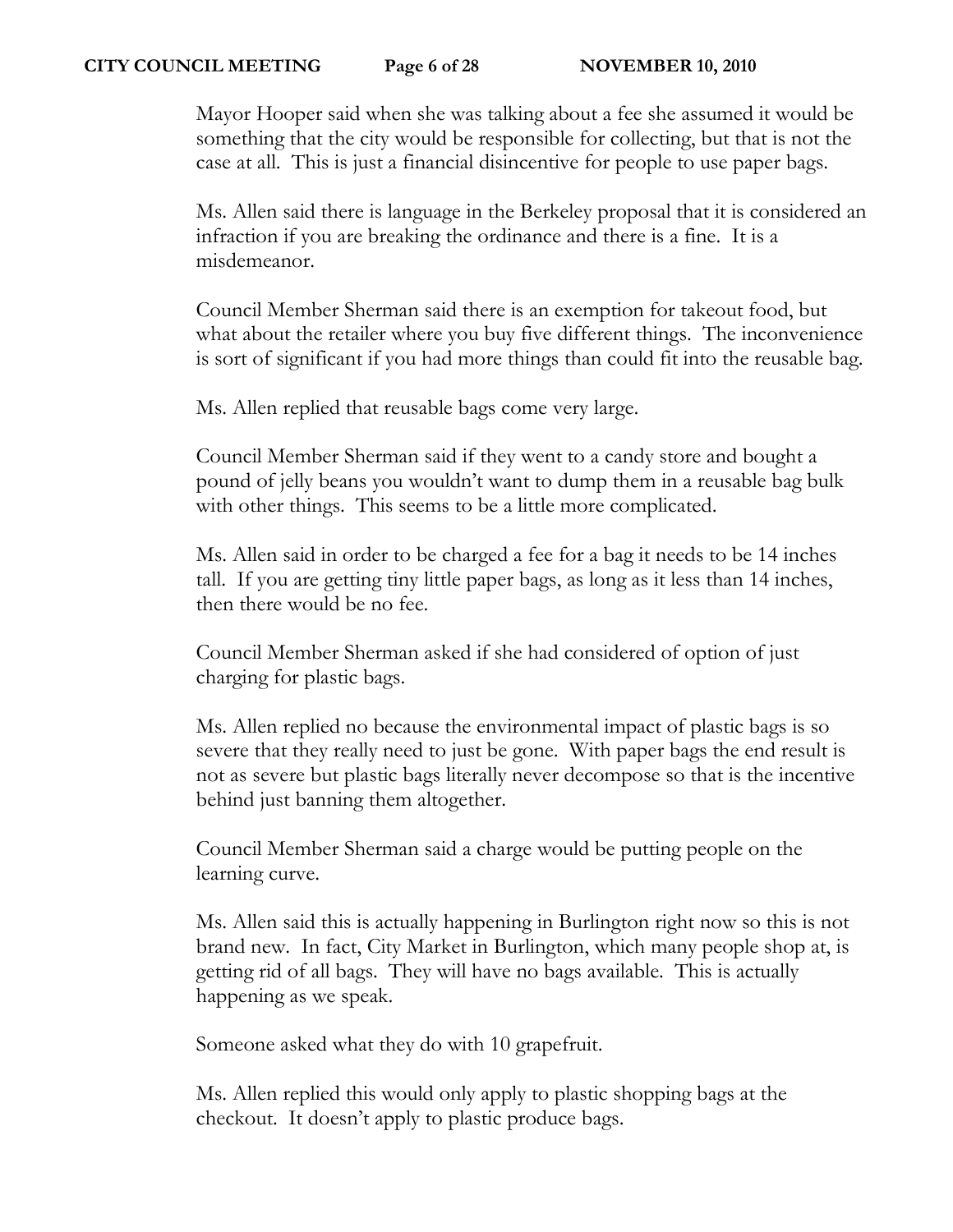Council Member Weiss asked if she had considered the alternative of not coming to the City Council and going directly to the Montpelier business association and Montpelier Alive and getting them to work with her on a volunteer basis to start the program.

Ms. Allen said she was just going to put it on the ballot for voters.

Council Member Golonka said to him this seems like more of a regional or state issue and not necessarily an issue specific to Montpelier. How do you answer to the retailer of putting another disadvantage on them versus somebody going to Berlin, Barre or Waterbury that doesn't have a regulation of this nature? We already have high taxes and difficult parking for retailers. We have already put up a lot of barriers for people coming into downtown. We are trying to encourage more retail shopping. Why use Montpelier as an example? Why not use this as a regional effort or go to the state? He doesn't see how he could seriously support this at this point if it is just Montpelier.

Ms. Allen said she thinks Montpelier attracts people who are really concerned. It seems like there is a population here that really cares about the environment and things we put into our bodies, the soil and air. It might be contested by the retail association because it is making their lives harder. If this was brought to the voters she feels it would pass.

Council Member Golonka said that would be nonbinding. It's not an ordinance.

Ms. Allen said even if the voters voted for it they wouldn't support it. How would taking away plastic bags impact shopping in Montpelier?

Council Member Golonka said Montpelier has a lot of barriers for people to shop downtown. This would be an extra cost for people.

Ms. Allen said retailers would be able to charge a fee for their bag.

Council Member Golonka said the people buying the stuff may go to Berlin, Barre or Waterbury. Why Montpelier only? If so, how does that benefit Montpelier in the long run in terms of competing?

Ms. Allen said she feels it makes Montpelier stand out. She just saw on a web site a couple of months ago that Montpelier just won an award for the Master Plan. We are forward thinking people here. Why not? Environmentally it makes so much sense. It would shine yet another really bright light on the fact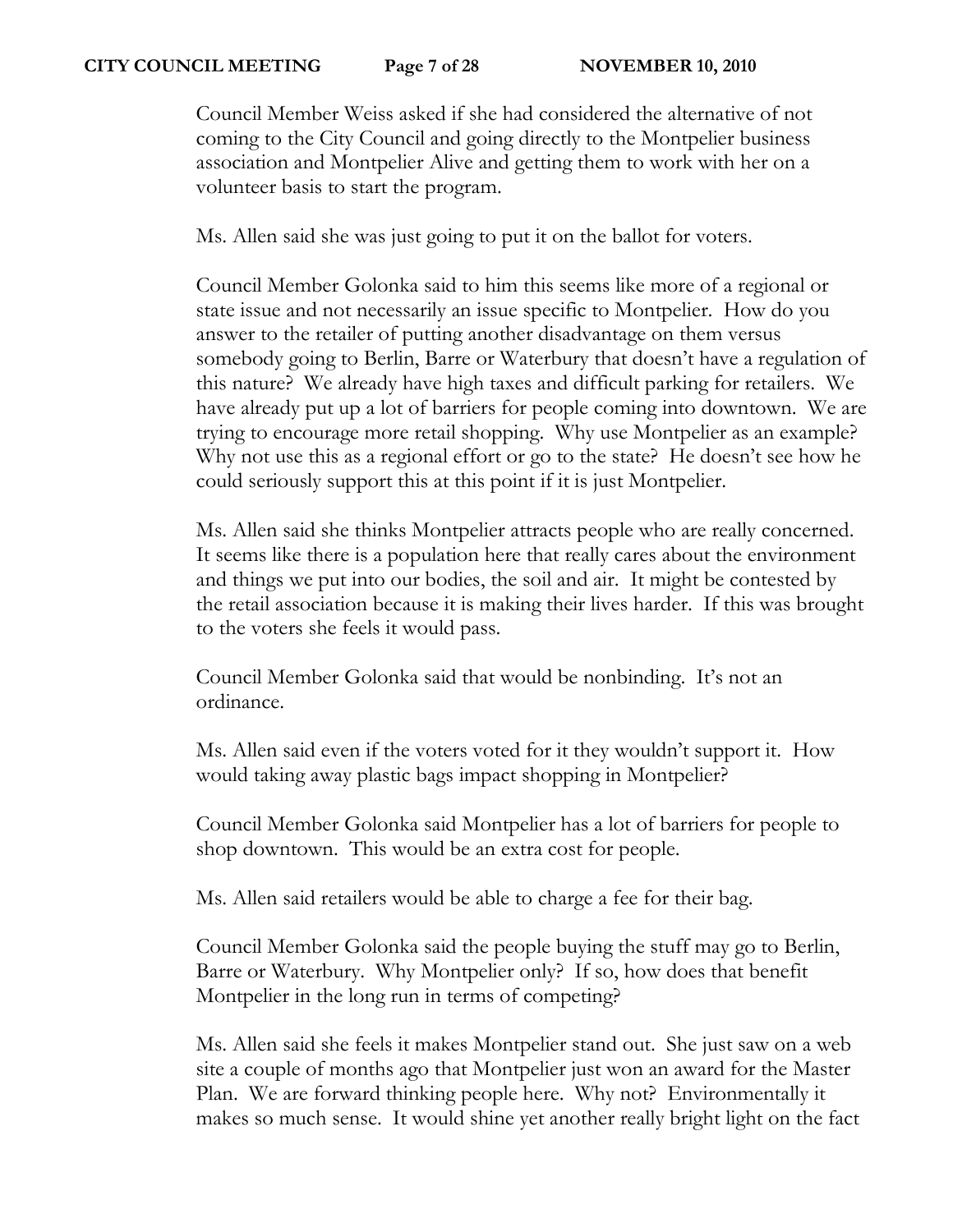that people won't allow McDonald's or Burger King here. We think outside of the box.

Council Member Sheridan said he thinks she is approaching it from the wrong end. It would be much better approaching it from some kind of incentive. He has used reusable bags for three years and mainly just because he hates plastic bags. They are hard to open and the handles get twisted and he just uses reusable bags. The problem with the proposal is that sometimes he goes to the store and forgets his reusable bag so she is suggesting he is going to have to buy one every time he forgets or go back home to get his bag. This is unrealistic.

Ms. Allen said there is an organization locally in Vermont that is focused on putting reusable bags for free everywhere so she is totally opens to connecting with them and making this process as easy as possible.

Council Member Jarvis said substantively she agrees with Council Member Weiss. She would love to see her approach Montpelier Alive or the Montpelier Business Association and work with the downtown retailers because whatever happens here will happen most effectively if it happens in cooperation with the local retailers. She certainly understands Ms. Allen's passion and appreciates that very much as a parent and as someone who is concerned about environmental issues. It is going to come to lager heads rather than maybe a cooperative effort that produces something really workable. Her procedural point is she thinks the city will have a problem here with the authority to enact this regulation. Her understanding about the state of California is that they are a home rule state which means that municipalities, towns and cities in California can basically do whatever they want to do unless a particular function has already been taken on by the state. Vermont works the other way around in that municipalities only have powers that have specifically been delegated to them by the state. She doesn't see where they would have the authority to enact this regulation.

Ms. Allen said when she talked to the City Manager after the last meeting he did say this proposal needs to go through the City Attorney to make sure that this is legal because she doesn't know if we can make a retailer charge anything for any of their products. If it isn't then the whole piece about charging for a paper bag she foresaw that being an issue. They first need to find out if it is legal. She asked who she should talk to at the Retailers' Association.

Mayor Hooper said the Retail Association meets the first Wednesday of each month and if she talks with Chuck D'Aprix with Montpelier Alive he could help her get on the agenda.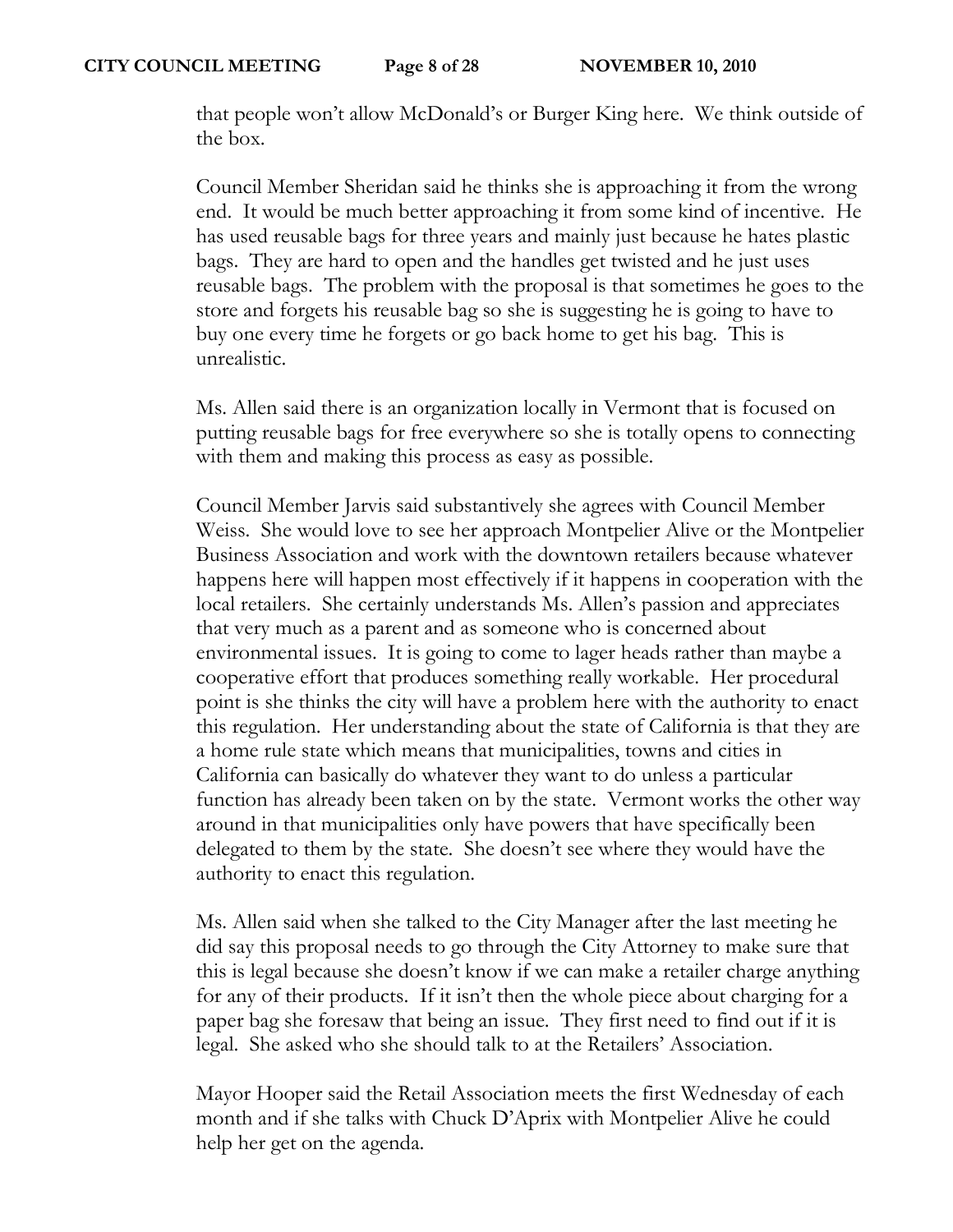Council Member Hooper said he lived in Berkeley for a number of years and appreciates their forward thinking as a community, but he thinks in this instance they are missing the mark. The energy required for paper bags is four times what it is to get a plastic bag to a retailer and if it is recycled by the consumer regardless it is better for the environment to use plastic bags. He doesn't see a moral difference between the two products. Because of that he doesn't personally think it is a good idea.

Andrew Brewer and Carrie Stahler from Onion River Sports spoke to the City Council regarding this issue. Mr. Brewer said he is going to come to Bev's defense for a minute. He thinks it is great that she has actually brought this issue to our attention. This is something they should have been thinking about a long time ago. He was at City Council two weeks ago when he heard Bev bring this up. They brought it to the attention of their fellow merchants and with their own staff about how to address this. We should absolutely be in the business of trying to discourage the use of plastic bags and all paper bags. They should absolutely be in the business of trying to encourage folks to use reusable bags. He hoped they could keep this whole debate on the level of using words like encourage and educate rather than demand, force and prohibit. In doing a lot of research they have found several examples of where an ordinance was adopted and forced down the throats of the people, and it didn't go well. He also prefers to call this a Bag Reduction proposal rather than a plastic bag ban proposal with the purpose of reducing the use of them. When it comes to whether you can force a retailer to charge a fee he is guessing no, which means if there is a fee he is likely to eat it? There is no way when someone comes to his counter that he is going to say he needs another 25 or 50 cents for this bag. They have kicked around a lot of ideas and he is happy to work with Bev. His good friend Mark Sherman who owns Outdoor Gear Exchange in Burlington has a really neat thing they do. When you come to the counter they ask you if they want a bag and if they say no they take a nickel out of the register and put it in a jar. It is a very graphic example of what can be done. They pick a different outdoor or environmental organization once a month and donate the proceeds. It might be \$100 or \$200 a month.

Carrie Stahler said that creates an incentive for the consumer not to take the bag, especially if they have any connection to the organization that gets the proceeds, which is a much more effective way to help people reduce the amount of bags they use and it creates more awareness rather than a ban which tends to create feelings of anger and government shoving laws down my throat that are inconvenient for my daily life. She does all of the ordering, buying and printing of the bags at Onion River Sports and it certainly would make her life easier if people brought more bags into the store and she didn't have to have as many bags on hand. She deals with national companies. They are a small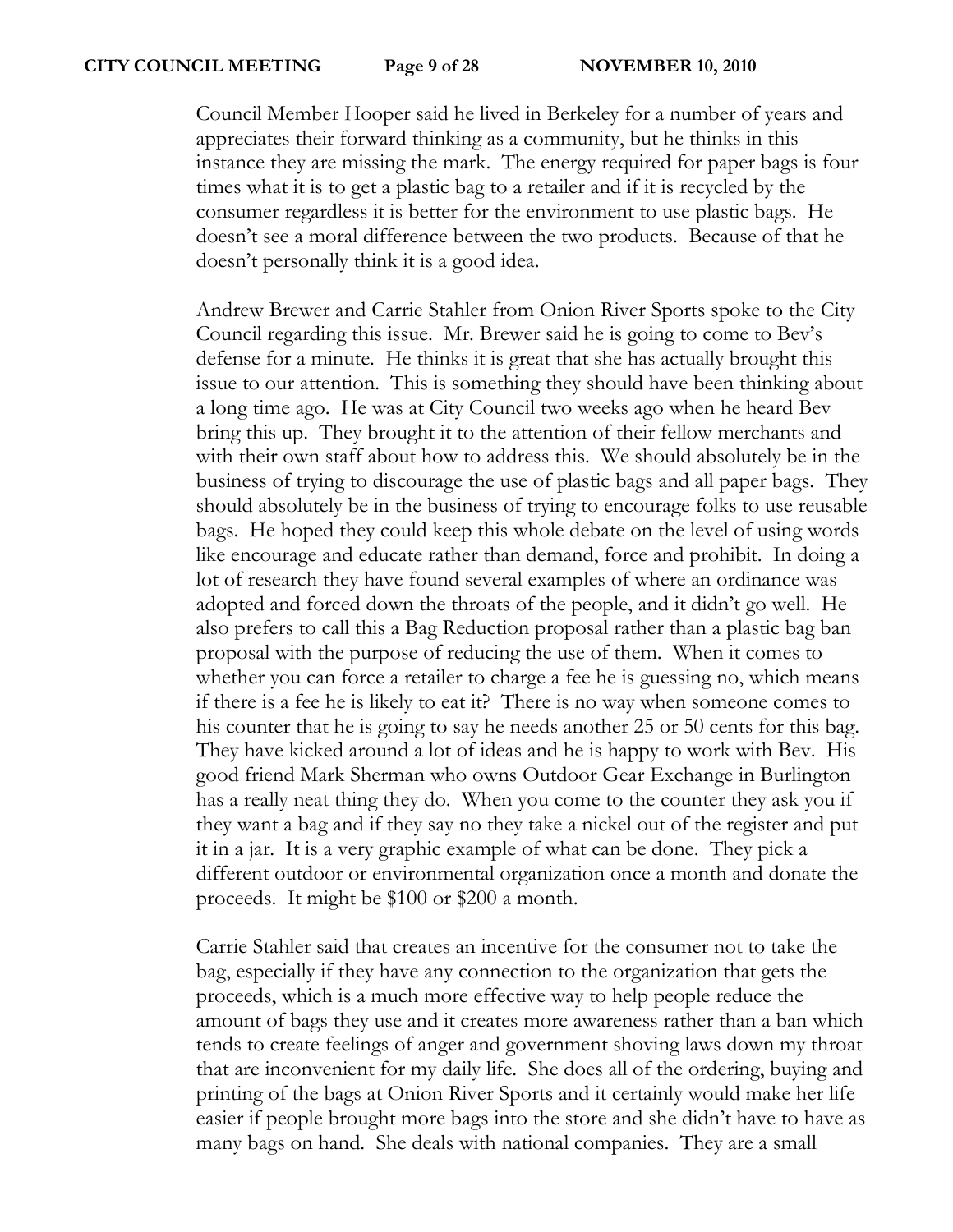company and a very small player in that market and it makes it tremendously difficult for them to have any leverage to get bags that have recycled content at a reasonable price. These are all questions they have asked for years and years and have jumped from company to company as they have found ones that can do a better job, but it is a difficult problem to address as an individual retailer.

Council Member Sheridan said he agrees. Approach it from an incentive way and not from a draconian way.

Ms. Stahler said as retailers they would probably be happy to work that out because it benefits them to have fewer bags as well. It is a huge amount of storage space.

Andy Brewer said Bev said it would make Montpelier stand out, and he agrees. If they could lead the way it would be really cool. He agrees with Council Member Golonka. It is very difficult to have this. This has been discussed at the Vermont Grocers Association level. Where do you levy the tax? That is where it would have to be; the tax would have to be at the distributor level. It is virtually impossible to collect at the local level. If there were to be any kind of ordinance it certainly would have to be on a statewide level.

Council Member Sherman said the bags they do select for Onion River Sports are so beautiful that they are collectors' items and are highly coveted and reused.

Council Member Weiss said he would like to point out that in Montpelier there is a store that if you don't take a bag they put two cents in their jar.

Mayor Hooper told Bev Allen she has a right to circulate a petition if that is what she is interested in doing. She thinks she is looking for feedback from the Council and has obviously gotten some. She would like to echo what a number of people have said in terms of Montpelier really priding itself on being one of those forward thinking communities and look for areas where we can lead, particularly on environmental issues. She would suggest this needs more work in order to be successful. It is an important issue and something we ought to tackle. She would urge her to hear the positive things that have been said and figure out a way to make sure that the ultimate goal of reducing the use of plastic is reached and not lose the good that is there by getting annoyed or frustrated because of the problems we might not have thought through in trying to do that. The notion of working with the Downtown Association and asking merchants what the issues are they are going to have and to look at the educational process. You begin by trying to educate people and see if you can get there, and if you don't then you go to the more restrictive approach.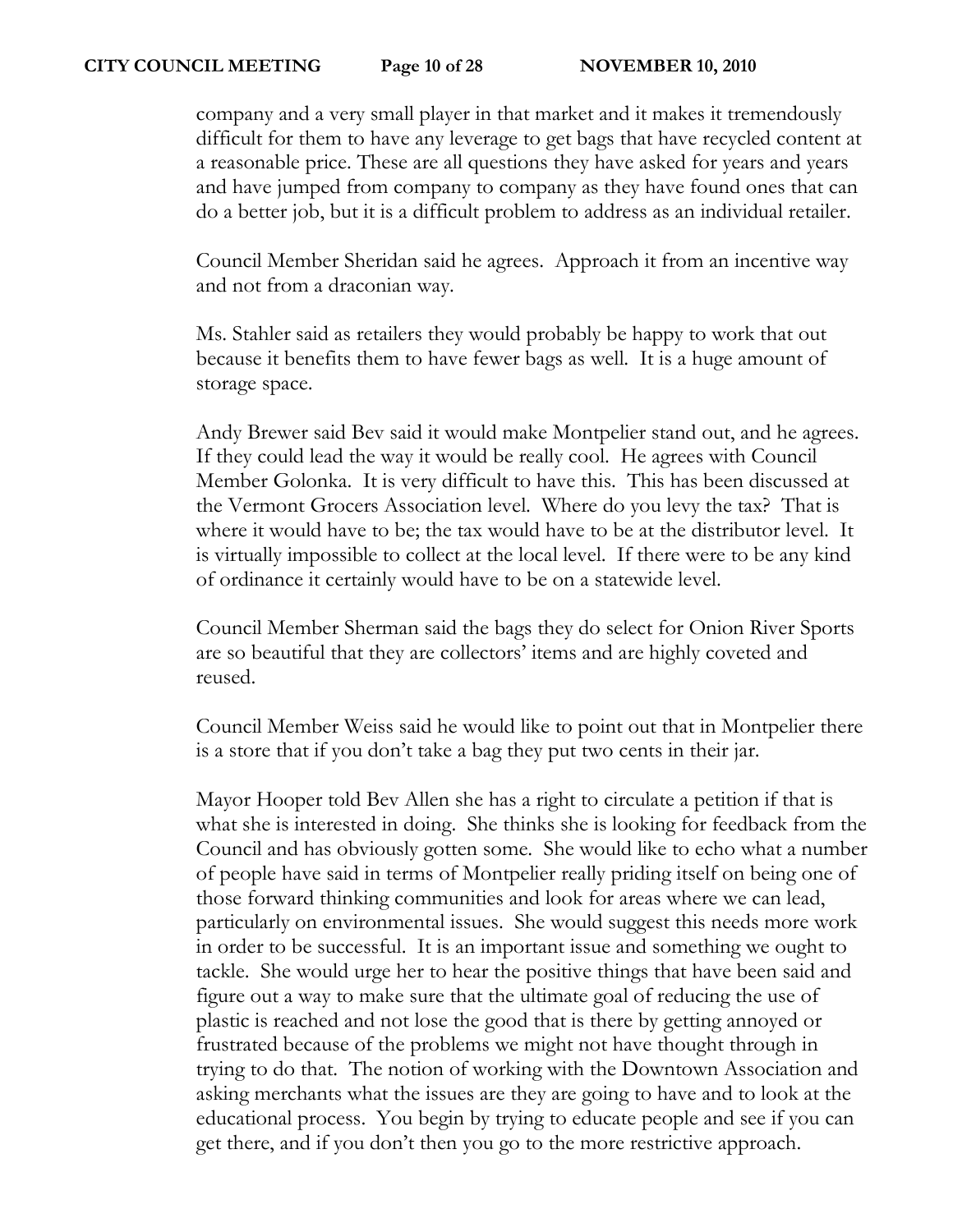Council Member Hooper said he would talk to the Solid Waste District as well because they have a zero waste initiative and they are always looking for and exploring ways of reducing waste.

- 10-282. Discussion regarding Alternative Revenues.
	- a) Mayor Hooper requested this item to discuss:
		- 1) Trends on property taxes;
		- 2) What could be raised in rooms, meals, alcohol, and sales taxes; and
		- 3) Weighing the options of the personal property tax.
	- b) Recommendation: Discussion; possible direction to staff.

Mayor Hooper said she would like to have a discussion about alternative revenues. She wanted this in front of the Council again as we head into the budget season. She asked if the City Manager could walk us through our long history in talking and thinking about this. She would like to put it into the context of property taxes and what we are facing in Montpelier with property taxes as our exclusive source of revenue and contrast that with growth or non-growth of our grand list and what our expenses are going to be going into the future. Something has got to give.

City Manager Fraser said we did a reappraisal and have a sense of our grand list and not projecting a lot of increase in that for this coming year. He has some information on personal property because as a percentage of our grand list it dropped because the methods of reappraising that are less precise than appraising real property. Steve Twombly raises the issue of whether we should do a more detailed appraisal of personal property. They have seen a ½ a percent of growth in their grand list over the years, and that has been that way since he has been here. They have talked about wanting to generate that grand list growth we would need to generate the same kind of revenue that a local options tax would generate. In 2003-04 we talked about the impact if there were 1 percent sales it would have reduced the average property tax by \$130 plus or minus. In order to spend that much in a local options tax you would have to spend \$13,000 in the city.

The average residential property is approximately \$228,000 and this would generate about 8 cents on the property tax rate so that is about \$18,000. Assuming we followed the state model and that is what the Legislature imposed upon us if we were to pass a charter change 30 percent of that goes to the state's pilot fund. That is how we would receive our own increases each year in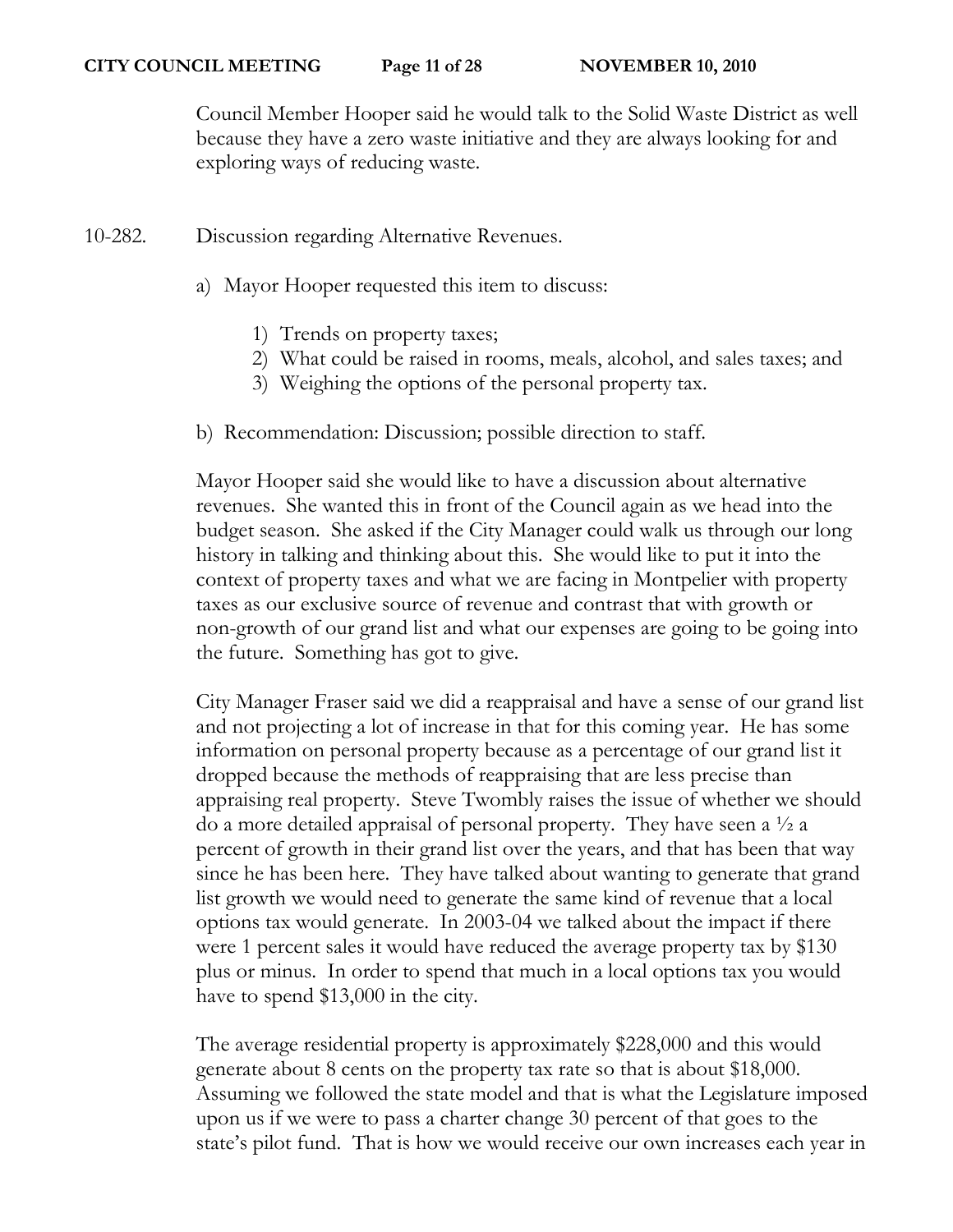pilot revenues because other towns around the state have been adopting this. But because we are about 30 percent of the pilot fund we are the biggest recipient of that so we would be returning some of that back to us. If we adopted all of it and contributed \$275,000 to the pilot fund we would get about \$82,000 of it back. He thinks it is fair to add that into potential impact of this tax for us as opposed to a community that doesn't have much state property.

Council Member Jarvis said doing the math wouldn't you take the combined number and subtract the pilot fund and then add the Montpelier pilot.

City Manager Fraser said the \$642,000 is our 70 percent share and the remaining \$275,000 goes to the state. That is all of the combined taxes.

Mayor Hooper asked him to remind the Council about the process they went through the last time we talked about this.

Jeff Carr, an economist for the state, came in and talked about this. Steve Jeffrey from the League of Cities and Towns came in and talked about the legal process. They held a workshop with the business community and the restaurant community. They visited other communities and Mayor Hooper and he went to Rutland, Williston and Burlington to talk to businesses and city officials there. They held a forum at the high school when they went through their expenses and revenue challenges at the time. Of course they held a public vote and it wasn't passed. At that time they also did it in conjunction with Barre and Berlin.

In 1992 the city passed the meals and alcohol tax and it was designed to go to our capital projects and that never passed the Legislature. That was before Act 60 had passed to creating the local options tax for some communities. What he is currently doing is taking a look at the sales figures from all of the communities that have a local options tax and looking at the comparison communities over the ten years to see if there were dips in their take in revenues?

Mayor Hooper said perhaps one of the other things to remember is that 18 months ago he asked Sarah Jarvis, Alan Weiss and Andy Hooper to look at revenues and expenses and they came back with a number of recommendations, one of which was to look at the personal property tax. One of the concerns the City Council has been to make sure we are as efficient and as effective as possible with the expenditures of funds and to look for opportunities to think about ourselves differently in the delivery of services. She believes they do that on a continual basis and they certainly look at it hard when they do the budgeting, but we are also in the process of bringing in an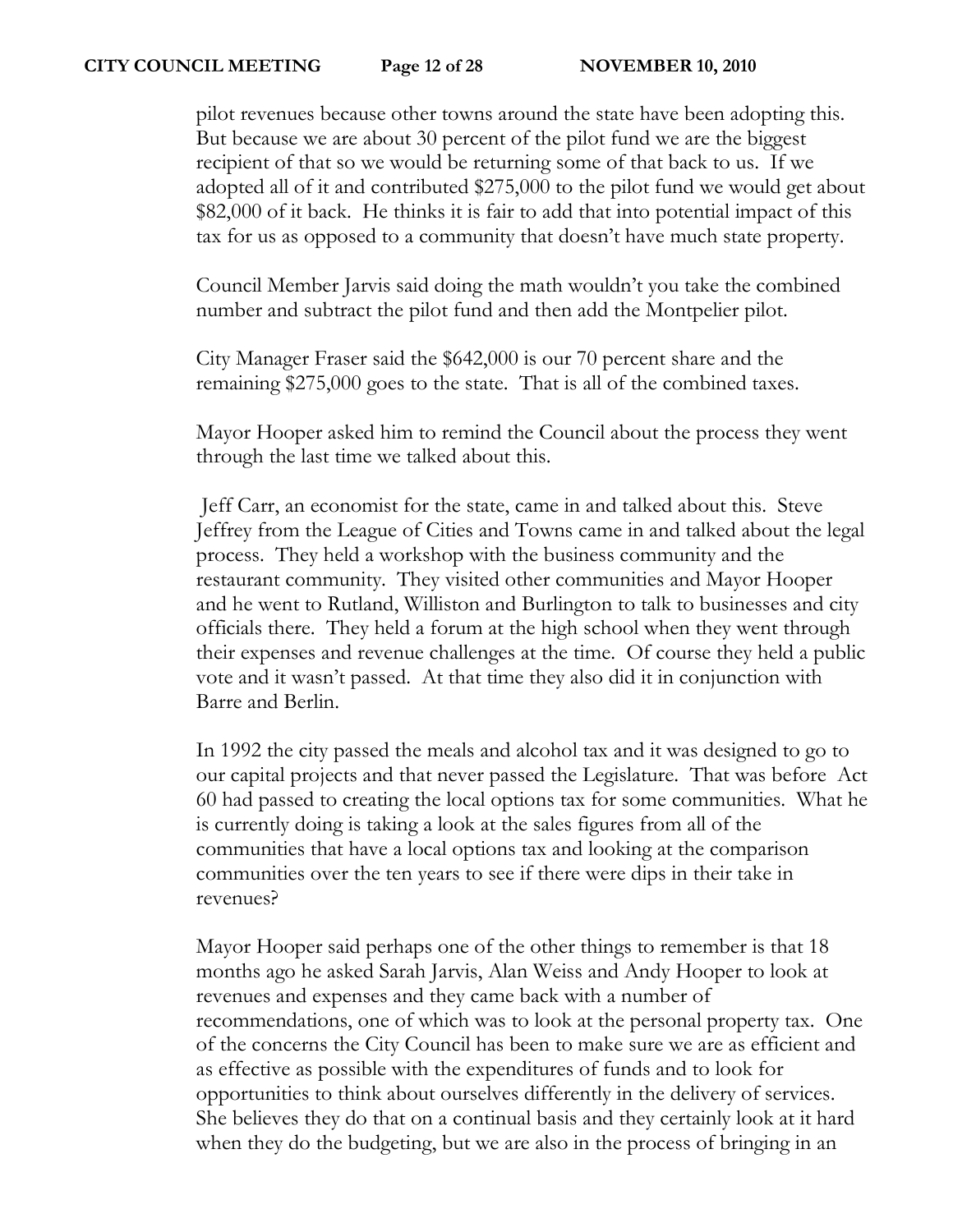outside set of eyes to look at us to see if there are some other ways to help us figure our way through this. She feels a little like the little girl who cried wolf in that each year we really need to figure this out. Thanks to some pretty terrific staff work we have come up with some innovative solutions on the expense side. Last year Sandy, Bill and our staff figured out a way to avoid \$200,000 of health care costs. We have found places like that throughout our budget but she doesn't believe they can do that every year. We have talked about growing the grand list and have this goal of 500 units and it isn't happening soon. There are five new houses going in this year which is pretty good. It is a relatively flat grand list. Expenses that just when you look at personnel costs are going to go up 3 to 5 percent annually which means we are really taking a reduction everywhere else in the budget. She is deeply worried about what they are doing in terms of delivering the services. Thus her plea to look at this again and to understand if we are really fulfilling our obligations to people of the city.

Council Member Weiss asked if the Council moves ahead with a 1 percent tax, how do we do that? Is it a charter change and a legislative change?

City Manager Fraser replied that for Montpelier it would be a charter change. When Act 60 and Act 68 came in the Legislature gave about 60 or 70 communities in the state the ability to simply enact this by their own vote at Town Meeting. Those were the so-called "gold towns." This was going to be a way for them to offset the hurt from their higher property taxes for education and 8 or 9 opted to do so. For everybody else there is no provision for us to do that. Some communities have done it by charter change. The city passed a similar charter change in 1992 and it was not approved by the Legislature. Since that time there is now a mechanism in place for some communities. The Legislature said they let some do it and as long as your voters support it and you do it the same way you aren't creating a new income tax or another system that isn't already in place they are letting communities do that. Montpelier is not one of the chosen 60 or 70 so we would have to have a charter change to authorize. There is only one other mechanical piece. When it was proposed last time it was specifically worded and presented to the voters that it would be authorizing it and if the charter was changed it would come back to the voters to actually put the tax in. There would be one vote to authorize it.

Council Member Jarvis said the wording on the ballot would be so crucial. Was there any wording in terms of what the money was going to be used for?

City Manager Fraser said not in the 2003-04 vote. It was basically to authorize to amend the charter to provide for this.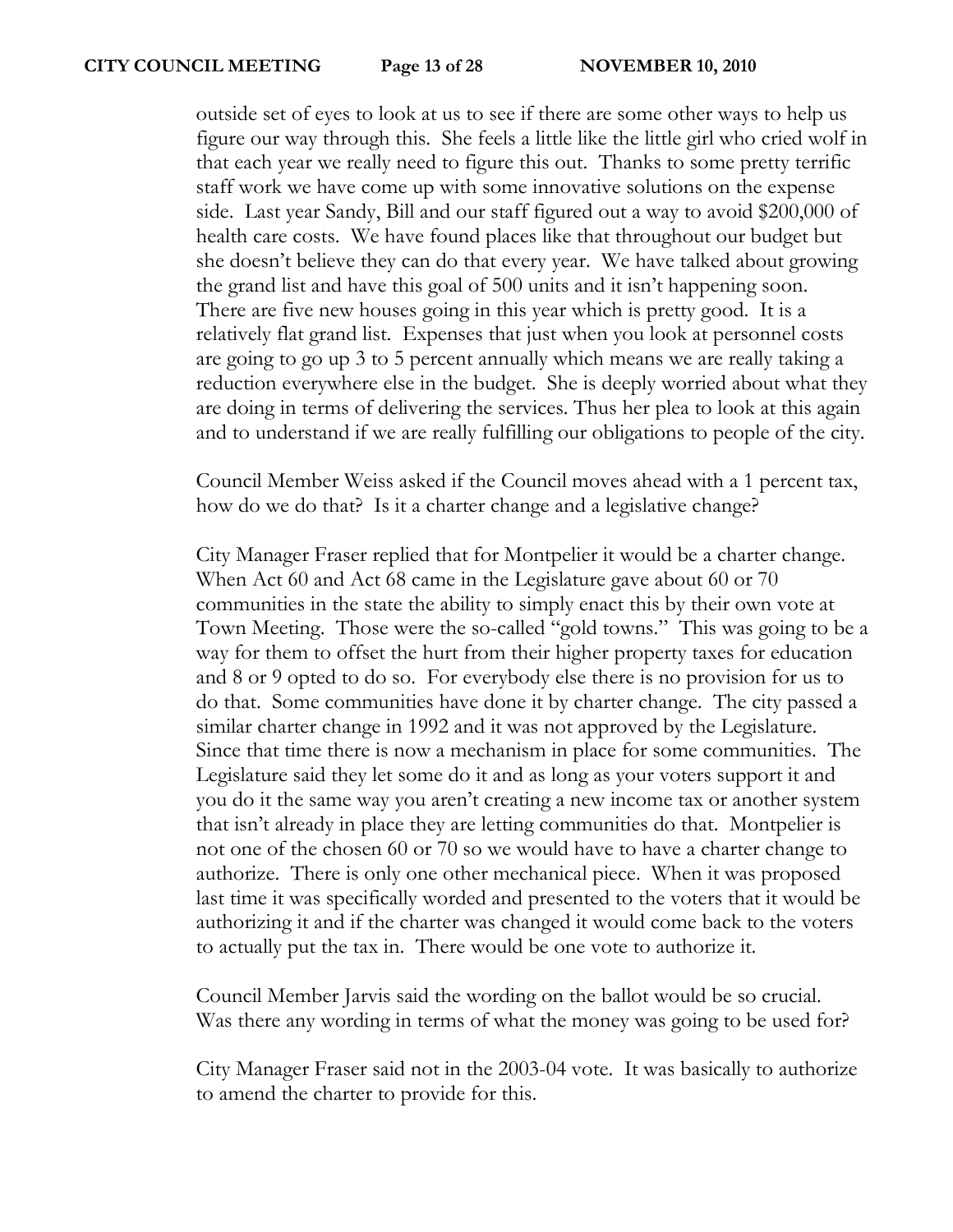Council Member Jarvis said the Citizen Survey was overwhelmingly positive about a willingness to enact an options tax. Was that specifically stated to reduce property taxes?

Council Member Hooper said it was to raise more funding from the nonresidents. The city should collect alternative revenues, example of sales tax, rooms and meals tax and alcohol tax to reduce reliance on property taxes and bring in more funding from nonresidents. It was quite popular.

Mayor Hooper said they are going to get some more information. She asked what the council needed to know to move it ahead?

Council Member Sherman said in her brief passage through downtown this morning Phil Dodd leaped out of his car and said he understood local options taxes are on the agenda for tonight. He is ready to talk to us about the 1992 vote that was positive. He supports it.

Council Member Weiss said he would like the Council to give a lot of consideration to whether or not this proposal should be included in the March 2011 City Meeting because we have 5 or 6 potential very important items which may or may not be included on that ballot. He doesn't think the city voters are going to approve all of them. What will biomass be? Anywhere from \$9 to \$30 million? If we are talking about the Carr Lot and the budget for the city itself, somewhere along the line the Council has got to establish some priorities as to what they can present simultaneously in March 2011.

Council Member Golonka said it sounds like we are taxing ourselves in just a different way. He knows they are trying to target outside residents. Are we just tricking ourselves or fooling ourselves into thinking we aren't raising our own taxes?

City Manager Fraser said two things that came up the last time about that was the average property value was \$135,000 and it was going to represent about 12 cents on the property tax rate. The average savings would have been about \$162 per year on the tax rate. The residential property would have to spend \$116,284 per year at an average of \$313.15 per week in taxable sales, rooms and meals. That was in March 2004.

Mayor Hooper said the last time they talked about this her recollection was that there weren't a lot of merchants who collected that sort of data. It is probably not data that is readily available.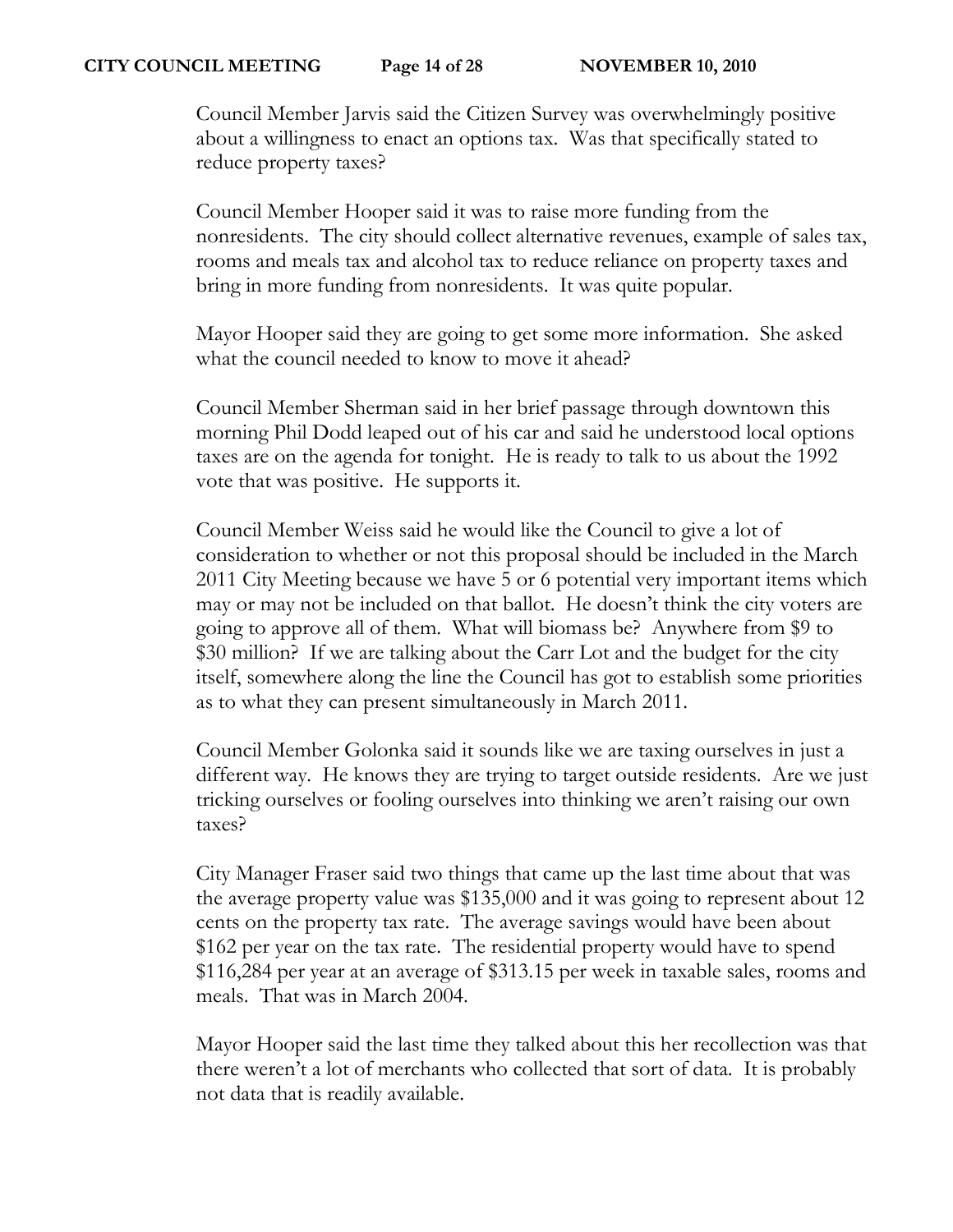Council Member Golonka said his other concern is if Montpelier is doing this alone versus other communities it is one more reason why people can go elsewhere to shop. That needs to be discussed.

Mayor Hooper said the question is how that would affect behavior.

Council Member Golonka asked if it would hurt sales because of that.

City Manager Fraser said they need to look at the pattern of how it has worked in other communities.

Council Member Golonka said he didn't think they could compare Montpelier to Williston. Williston is a different example and a different animal. Other communities such as Manchester or Middlebury.

Andrew Brewer from Onion River Sports said of the towns that have enacted this Middlebury is the one that seems to be closest to us. You can't compare Montpelier to Williston. Everyone who goes to Williston is from away – all of them. It's probably the same in Killington. In Killington's instance it actually was the business community who led the charge for this but they also recognized that everybody who came up on the Mountain Road was from away and 100 percent of it goes back into the promotion of Killington and the Mountain Road. Manchester is clearly a tourist town. Stowe has the rooms and meals tax but not the sales tax.

Mayor Hooper said Burlington is an interesting comparison because it is obviously a much bigger community but in terms of neighboring towns there are other options around, although now South Burlington and Williston do, but you could go to Winooski.

City Manager Fraser said Burlington actually went to 2 percent on their rooms and meals tax.

Mayor Hooper said Burlington is also an interesting analogy. Montpelier and Burlington are somewhat similar in terms of the attractiveness of our downtown as compared to the surrounding communities that don't have local options tax. The question is how that would affect behavior. She isn't sure that people are necessarily choosing to go to shop in Colchester or Winooski and lose the Church Street enjoyment, which is similar to Downtown Montpelier.

Mr. Brewer said they all have worked very hard for the terrific downtown we have and the experience we have in the downtown. This feels a little bit like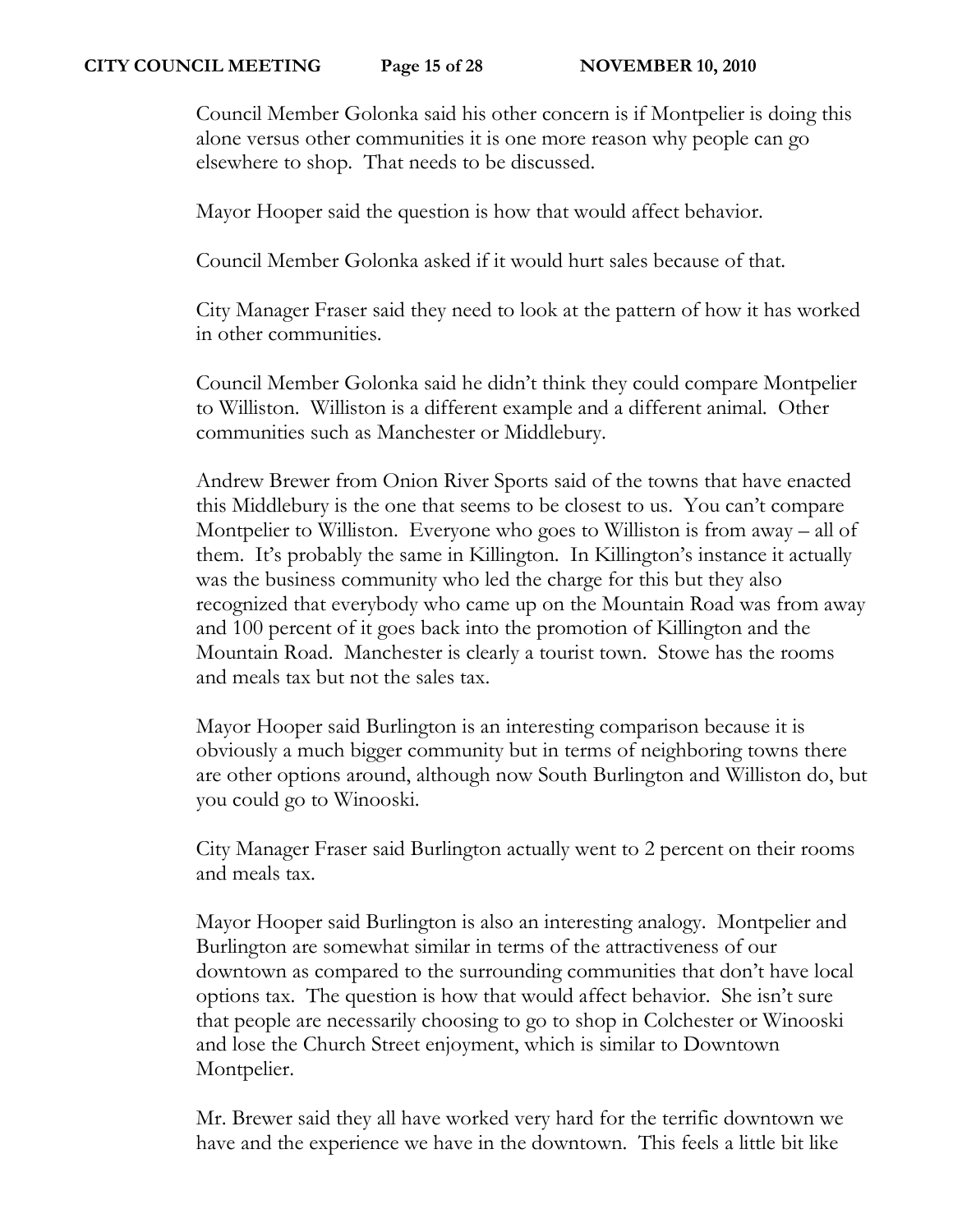they are being penalized for it. We want people to come into downtown and try to attract people into downtown. We don't want to have a toll booth down by the Wayside coming and going to tax people coming into Montpelier. He certainly understands that Montpelier is a hub and Berlin doesn't swell during the day. He suspects that Berlin's population decreases during the day as Montpelier's swells. He is concerned about the thinking that if you are going to come here you must pay to enjoy what Montpelier offers. He is very concerned about that. There is a perception out there that Montpelier is going to be more expensive when you go to Montpelier. Honestly, does he think it is going to keep anybody from buying a water bottle or helmet? No. Roughly half of their sales come from Montpelier at all three of their stores on Langdon Street. Council Member Golonka's point is well taken. Is this smoke and mirrors where we are going to be taxing ourselves more but just in a different way that isn't so obvious.

Eric Esselstein from North Montpelier and a property owner and taxpayer in Montpelier said with reference to the bag issue people will change that in a hurry. When it costs us 10 cents apiece to get hold of a plastic bag they will disappear. He said he is here as perhaps an extinct species who would like to speak highly in favor of a local options tax in Montpelier. He gets his hearing aids here and shops here and eats in the restaurants here. If he goes to a restaurant and pays 20 cents more for a meal because of a 1 percent local options tax he won't go to Berlin for a meal. There are lots of reasons why people come to Montpelier. If he pays \$8 for a puzzle at a toy store his 8 cent additional 1 percent local options tax is not going to drive him to Waterbury or Barre. Of all of the western democracies the United States is about the most under taxed nation we have, and in despite of all of the propaganda the other way the reason we don't have early childhood education and decent restrooms and public transportation and bike paths and modern school is because of taxes. Taxes are a part of a civilized society. He knows people are going to object. If Montpelier is going to continue to flourish as an appealing place he urges them to look at Burlington, Manchester, Middlebury and Killington to find out how their local options taxes are going. Mayor Hooper talked about the personnel costs. If the personnel costs go up 5 percent a year in 13 years you will be paying double what you pay now. He was talking to somebody about various insurance costs and they kept the costs down to 9 percent a year, but the money which he uses to pay his taxes in Montpelier are currently earning almost .0001 percent and he is facing the bills in this community which are going up and doubling in 8 and 13 years. Being able to draw income from other sources, yes, as a Montpelier resident he would be willing to pay some of those taxes and he doesn't think that visitors are going to be turned by the 8 cents on the \$8 puzzle at the toy store. He strongly urges the Council to be favorably disposed to a local options tax.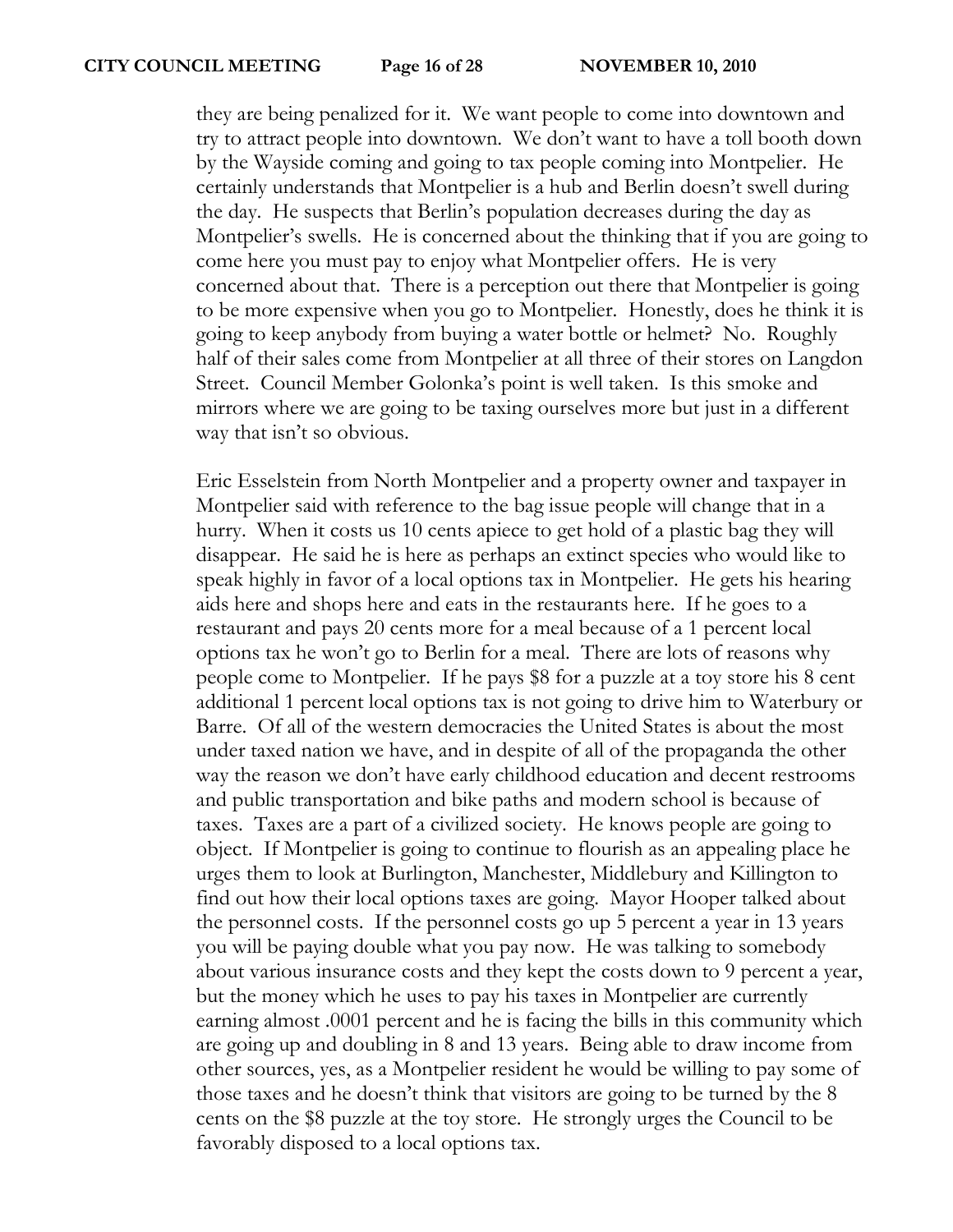## **CITY COUNCIL MEETING Page 17 of 28 NOVEMBER 10, 2010**

Mayor Hooper said they were collecting a list of what you would need in order to think about this in the future. Alan Weiss talked about the other ballot items, the question about who is paying the tax and how is behavior affected. We have already talked about collecting the data from the other communities.

Council Member Hooper said he would act in favor of the lesser options taxes on the rooms and meals and alcohol because of their very discretionary nature, but he thinks the sales tax is a bad idea.

Mayor Hooper said one of the observations that folks have made if we go with rooms, meals and alcohol we are looking at \$178,000 plus the pilot. Some of the commentary she has heard, is that enough to make a significant difference in our tax rate? That would be enough to pay the increase in health care.

Council Member Jarvis said she feels it is all or nothing. She thinks they face the same obstacles and perceptions of Montpelier that we would on just rooms and meals as they would on everything. For her it is really an all or nothing proposition.

Council Member Sheridan asked the City Manager if it would be a lot of work to see what a tax on services would bring in for lawyers, accountants, etc.

Mayor Hooper said the first year she was Mayor before Berlin and Barre were willing to consider going into together with us on a local options tax, we did the analysis of looking at gross receipts, taxing other services and spent a lot of time on it. The problem with taxing services is getting the authority to do it, and she will put a lot of money on not getting that authority. The Legislature won't even try collecting that money for itself that way so them giving the city the authority to do that is not going to happen.

Council Member Jarvis said she would be interested in more public exploration. We had such an overwhelming response to the Citizen Survey from residents who said they would be willing to vote for a local options tax. She is sure there are a lot of people like Phil Dodd, Andrew Brewer and Eric Esselstein who can help us work on this because this is really a hard issue for the Council to deal with.

Council Member Weiss said as a reminder if the intent is to do something about this at the March meeting we have only two months to make up our minds.

Council Member Jarvis said she didn't think there was any way they could do it at the March meeting. It doesn't seem feasible to her.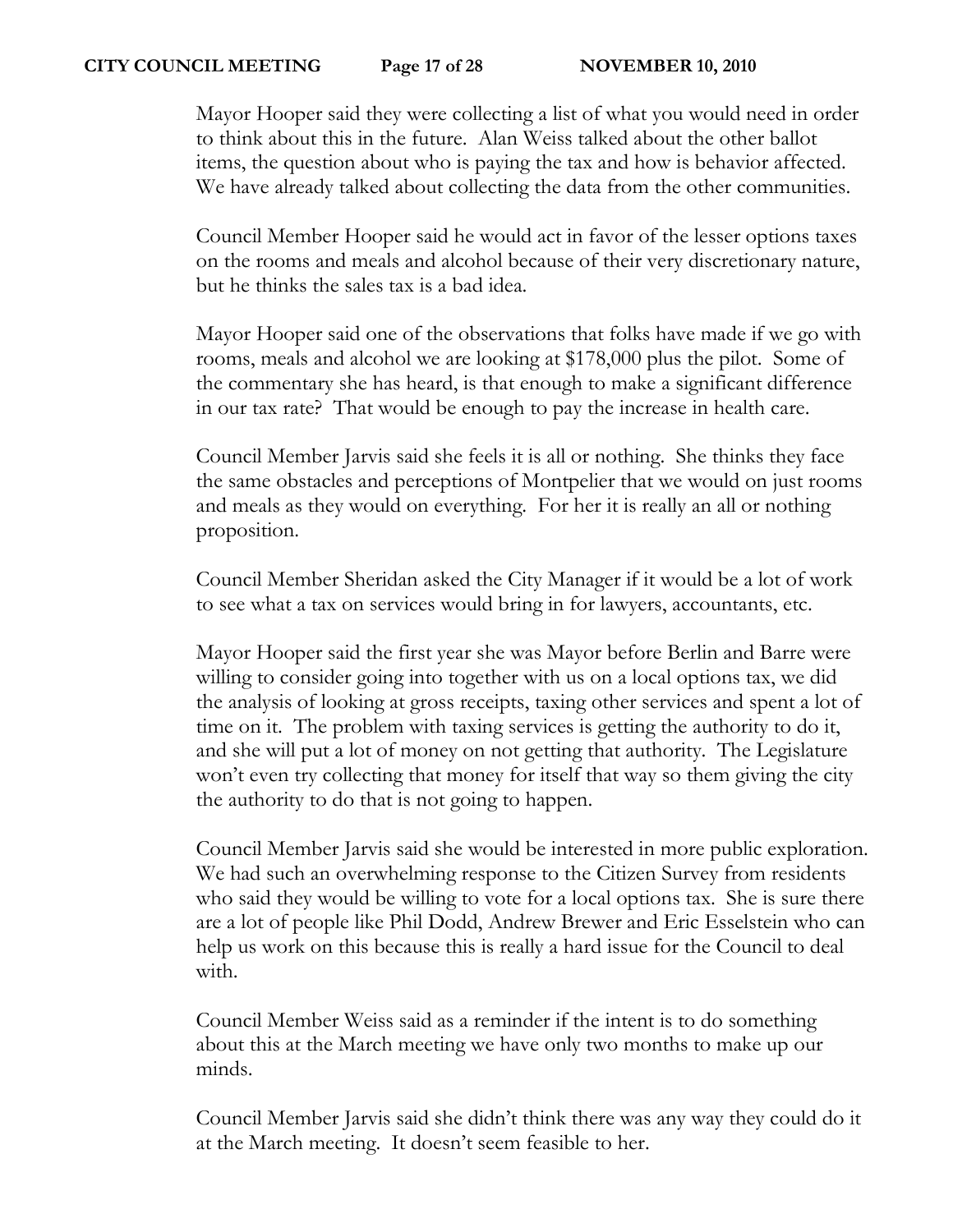Mayor Hooper said she isn't willing to let go of March. It's been a few years since we have had this conversation but it isn't brand new. One of the people we could invite in is Jim Condos our Secretary of State Elect was on the South Burlington Select Board when they adopted their local options tax and he has some pretty strong opinions about that. If you wanted to talk with a local official about that he would be a good resource.

Council Member Jarvis said she is very interested in the process. That would be very valuable.

Mayor Hooper said they could see if someone from Middlebury could come to speak with the Council.

City Manager Fraser said it was November 2004 they voted. They just laid out the charter language and called for the 1 percent increase in all four taxes and it didn't talk about the use. Middlebury was a different circumstance that they specifically earmarked a new bridge. They said they were going to build a bridge without any state or federal funding and got a grant from the College and had to raise their local share. This is a bridge for commuters, both nonresidents as well as residents. It was done through a local options tax. They had a special assessment for their downtown organization. The local options tax was clearly presented as their way to pay for the bridge. Is it fair to penalize us because we need these services? The answer is, is it fair that a property resident who is paying a very high property tax to support those services is not seeing income from the businesses or revenues from those. Is it fair for them to have to pay to support those services and is there a way to share with the nonresident customers? It's a tough issue and that is what the Council has to decide. Is it something worth proposing? Do you put it out to the voters to see what they think? Give them numbers and information. The last time they were very clear about how much it was going to raise and they basically said no and they preferred to keep it on the property tax. That was their choice.

Council Member Jarvis said the Council also needs to take heed of their own advice that we just gave to Bev Allen, that we need to work with Montpelier Alive and the MBA on this issue and not cram it down their throats. It needs to be a cooperative effort.

Mayor Hooper said she has been talking about this for some time and raised it with Montpelier Alive two months ago.

Council Member Sherman said the last vote was six years ago and a lot has happened since then.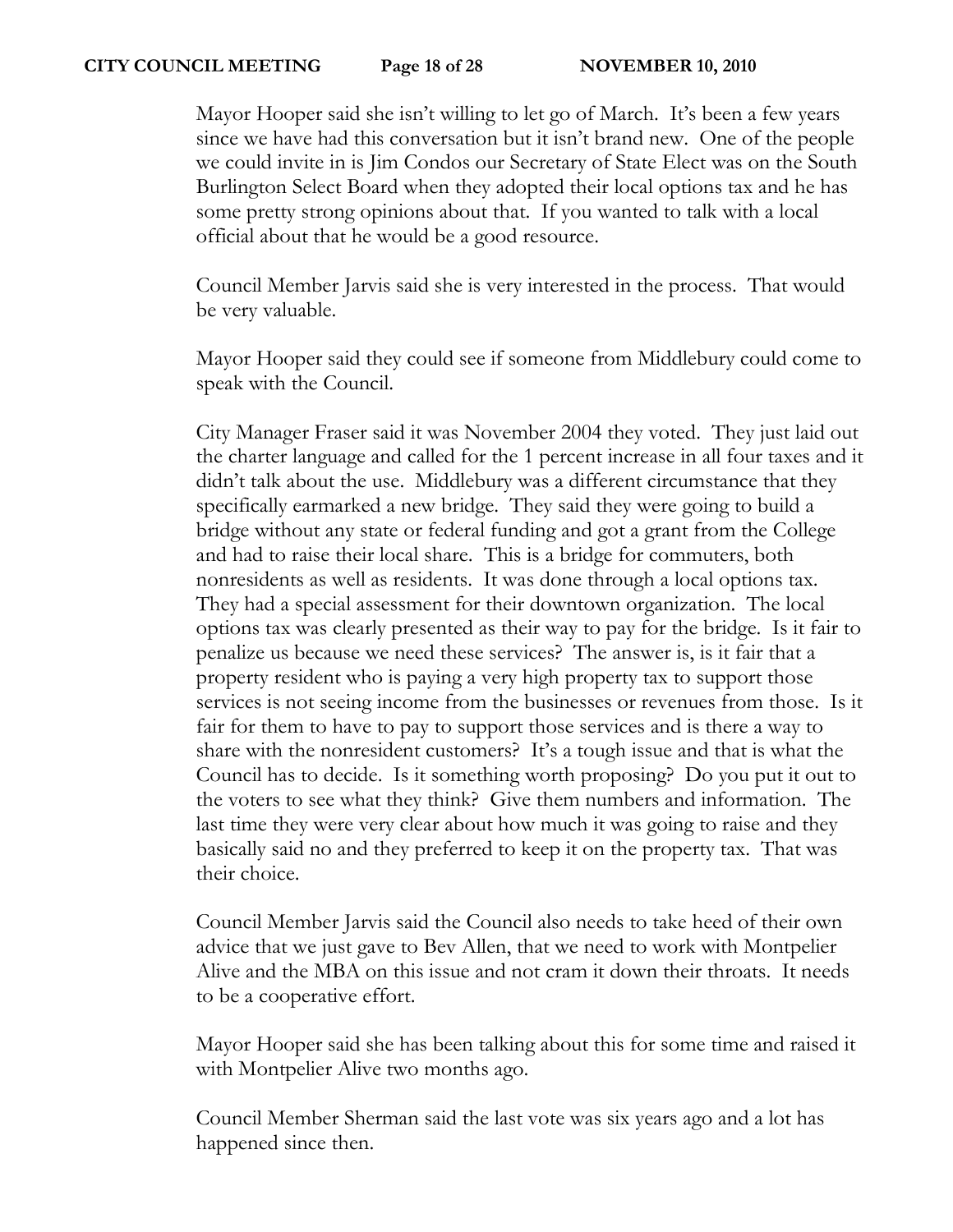- 10-283. Rail Update
	- a) Mayor Hooper has requested that Council receive regular updates on the rail situation.
	- b) Recommendation: Receive update; opportunity for discussion; and possible direction to staff.

City Manager Fraser said he doesn't have a lot more to report on the rail situation. Mayor Hooper asked that we keep a regular update on the agenda. They met with Attorney Robert Gensburg on this issue with Paul Giuliani. He has a lot of background in rail issues. He has already sent letters to VTrans asking to be included on any correspondence and communication. He asked for some specific information from them including their plans and blueprints. He has actually requested a ride from Barre to Montpelier on the rail to see what is happening and has invited Bill to accompany him. The answer they received was that the city would have to pay for that. VTrans said that is something that is not covered in their lease with the railroad. He plans to get the city a plan of what the city's legal options are.

Mayor Hooper said she has been in communication with Senators Sanders and Leahy. The representative from Senator Sanders' Office offered to gather the federal delegation to provide us assistance. She wonders if Council Members have some ideas about how they should be communicating with either AOT or with the federal delegation. One of her jobs this week is to ask for a meeting with Governor Elect Peter Shumlin to inform him of this. She has also talked to people in both the House and the Senate about issues we have had with the rail and she assumes that will be an ongoing conversation with the Legislature. One of the other questions that was raised to her with regard to the work that was done on the bank building on Stone Cutters Way where they have organized their drive-thru. Some parking has been lost. It is all private parking. She would be interested to know how much parking has been as a result of the actions. Both at the bank building that has been reorganized and the parking around M&M Beverage she assumes we lost parking spaces.

City Manager Fraser replied they didn't lose any parking spaces in that lot at all; in fact they gained a couple. The Vermont Association for the Blind had to use parking in the leased area, which they are going to lose, and the city has leased the parking from them for public use. They are going to need to reclaim that parking.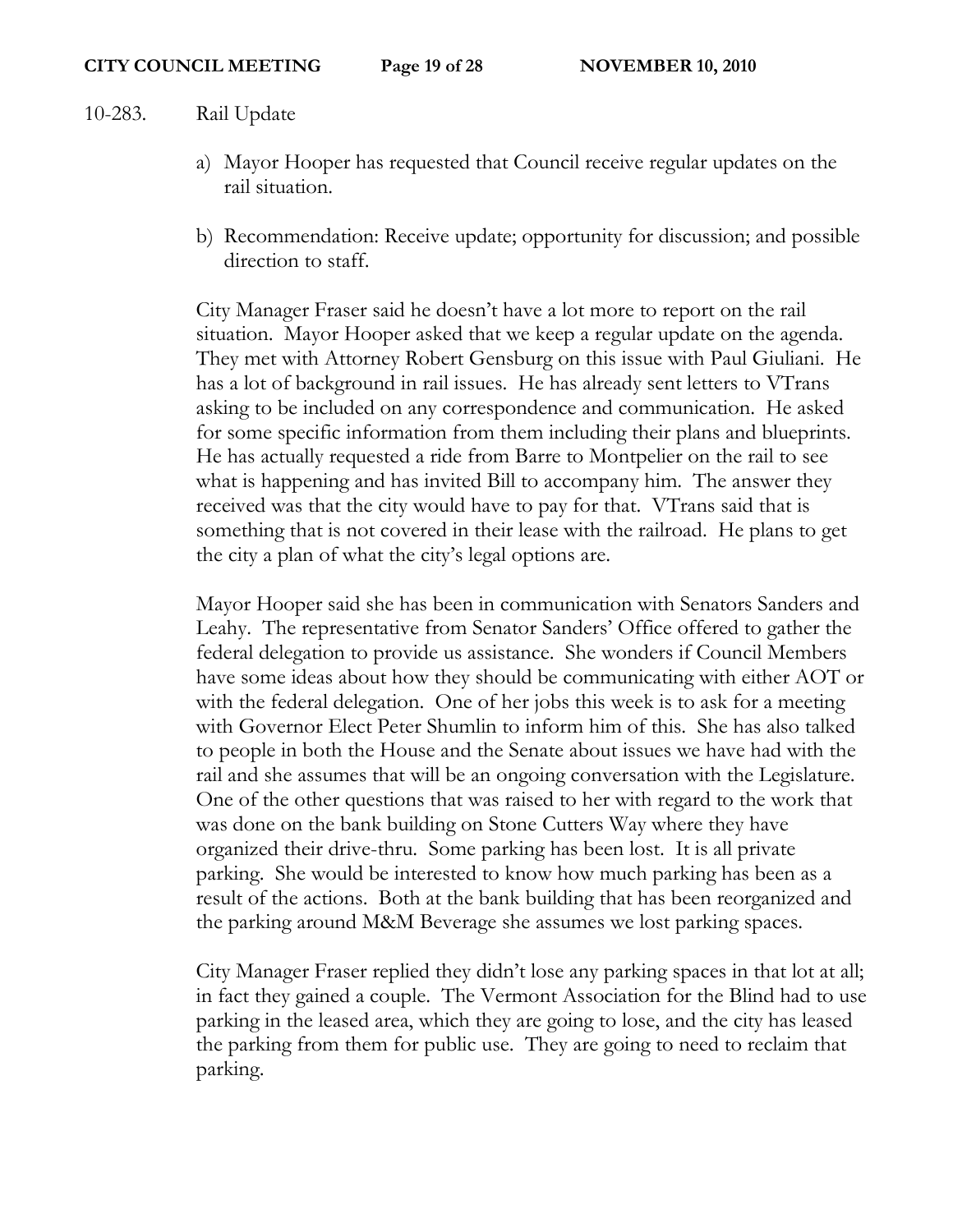#### **CITY COUNCIL MEETING Page 20 of 28 NOVEMBER 10, 2010**

# 10-288. Agenda Reports by the City Manager

- a) Discussion regarding the court decision on the Sheil appeal.
	- 1) Since receiving the court's decision, City Councilors have not had the opportunity to discuss and decide what the City's next step(s) should be.
	- 2) City Council may choose to enter into Executive Session in accordance with Title I, Section 313, Subsection (a) for the purpose of discussing this litigation.
	- 3) Recommendation: Direction to staff.

The question to the Council is whether or not they should appeal the court decision.

Clancy DeSmet, Zoning Administrator, said the basic issue of the case was whether the application of vinyl siding and vinyl windows was appropriate on a historic structure in the National Register District on Cliff Street. The city's ordinance is quite vague with regard to harmony and compatibility of exterior design in a historic district. The city lost the case because we had a weak decision and undefined terms. He doesn't think the city will be successful if they appealed this decision. He believes they would be overturned for being vague. The only thing we can do is to revise the ordinance should we choose to do so. His recommendation would be to revise that language.

Mayor Hooper said she was of the impression that this deeply undermines our work in preserving straight integrity of structures.

Zoning Administrator DeSmet said there is another wrinkle in the case. It is difficult when you have a project where the person has started and you don't have an as built approval. It makes it difficult for the Design Review Committee and the Development Review Board to evaluate a project when it has basically already been done. In this case all of the siding had been taken off and the windows. It is very difficult to start at that point. There was another case on State Street where all of the windows were taken out. You come to a Design Review Committee and you are basically trying to get something approved that had it not have happened already it probably would have been approved. In that sense it undermines the integrity of the process. It also diminishes the value of the property as far as the historic nature goes.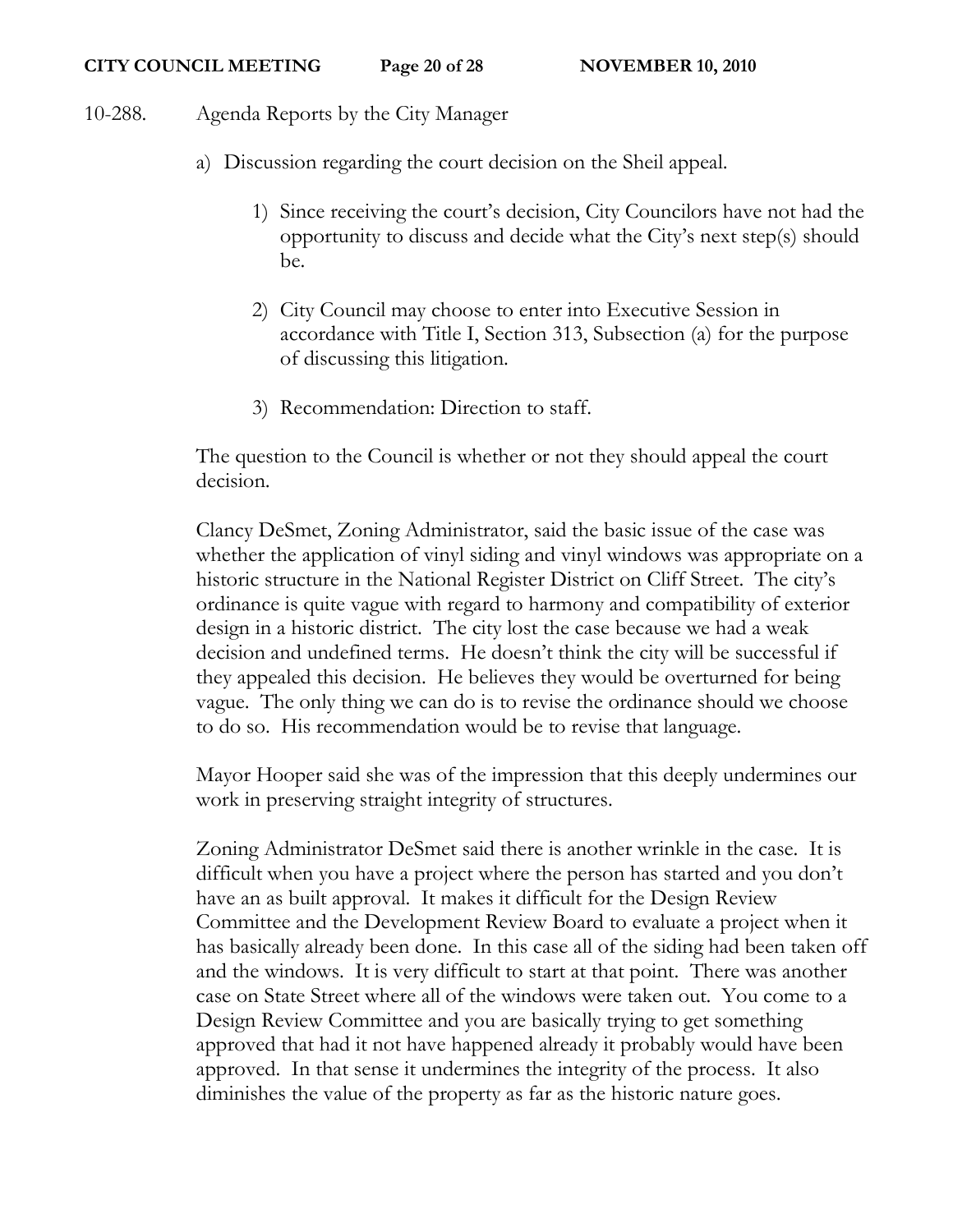Zoning Admiinstrator DeSmet said what he tried to do instead of going into an enforcement action was to get someone to go into compliance ahead of time. In this court case if he had issued a violation rather than contacted the property owner to see if they would come in and get a permit the city might have had some remedies as far as the penalty was concerned. He typically tries to work with somebody before he just issues a notice of violation. It makes it difficult for him to administer the ordinance. If those terms were more clearly defined because you can find certain cases where it is either the district as a whole they are comparing it to or the neighborhood they are comparing it to because if you look at the neighborhood probably three quarters of it has artificial siding whereas the overall district has about 14 percent. This involves an historic structure in an historic district. The criteria have different areas they are looking at. CB-I is different from CB-II. There are HDR neighborhoods that are in the Design Control District also. The whole entire Montpelier Historic District is not design control, which is an interesting thing as well. There are only a couple of houses on Liberty Street that are in the Design Control District, but they are actually in the whole district and maintain their historic fabric regardless of the regulations. Overall there are a large number of properties that have either artificial or other siding. Another problem becomes at what point he goes after these people. How would he know if somebody did this if they weren't required to have a permit? The only reason you get a permit for vinyl siding would be if you were in the Design Control District. There is no trigger as far as the building permit is concerned. Some people honestly don't know.

City Manager Fraser said one of these issues they have wrestled with at the Council level was the notion of our citizen volunteers sitting on the boards having to make these decisions and the Council by not pursuing it or supporting their position has any sense of whether they would have reached the same conclusion.

Zoning Administrator DeSmet said he thinks the lawyers on the boards understood why the bus was driven through, but he thinks some of the people that have been involved in historic preservation for a number of years are fairly unsettled about something like this. There is a conflict between the two boards as far as the DRC's decisions given deference.

City Manager Fraser said in this particular case the DRB appealed and now the Council is being asked to either appeal this decision, which would effectively be taking the same side as our board, or choose not to.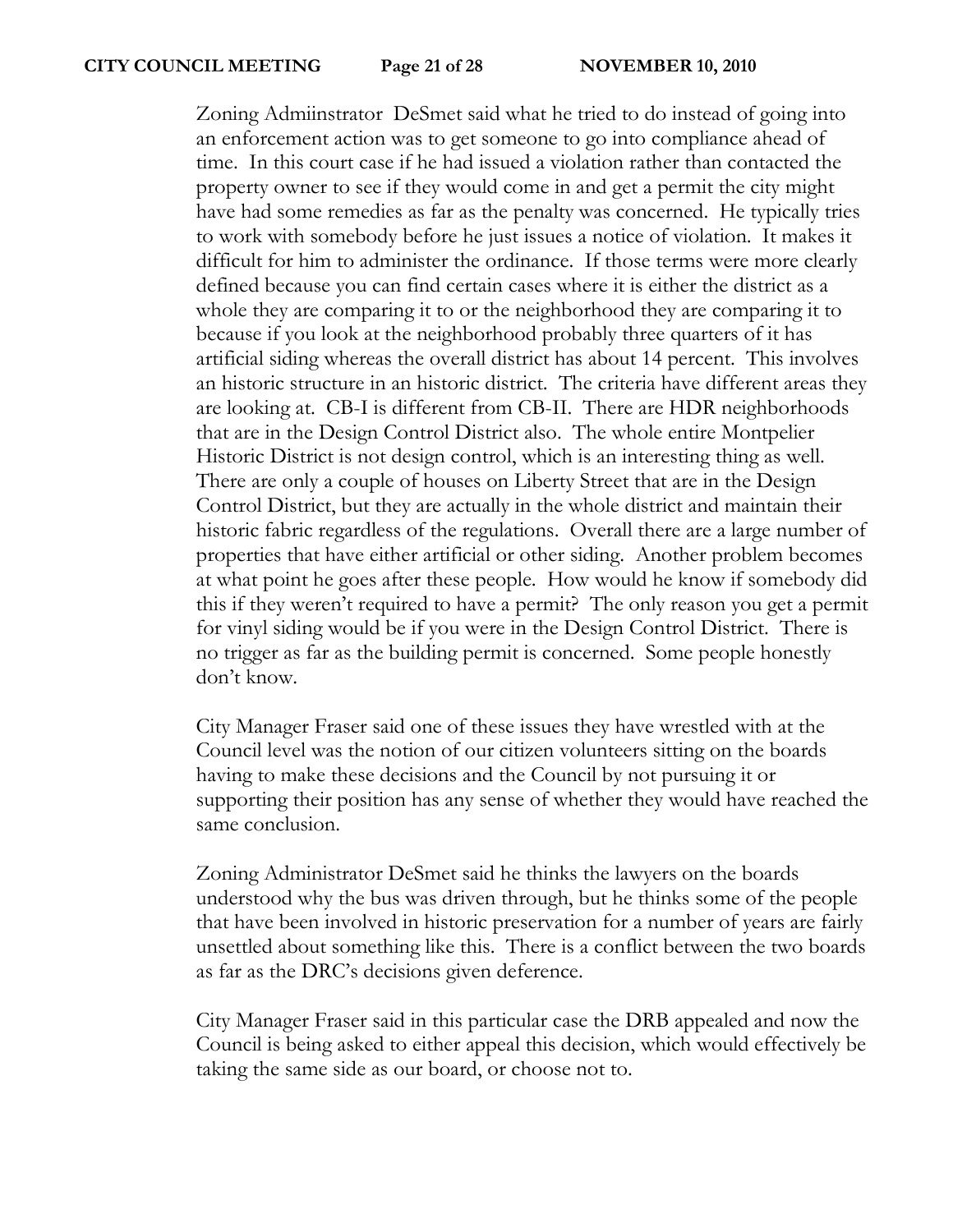## **CITY COUNCIL MEETING Page 22 of 28 NOVEMBER 10, 2010**

Zoning Administrator DeSmet said the DRB talked about it a little bit at their last meeting and the Design Review Committee talked about it at their meeting in the context of the National Trust having sample language for design control enforcement. They were going to look into bring the sample language forward to alleviate this problem.

Mayor Hooper said the notion is what they do to prevent this from happening. She said the Council certainly wants to support the actions of the boards. Did they express an opinion as to whether or not the city should appeal the decision?

Zoning Administrator DeSmet said they should ask the boards. The deadline is November 18<sup>th</sup>.

Council Member Jarvis said she would strongly oppose appealing the decision. She totally gets what they are saying about supporting our boards. Her reading of this is that it is a fact based decision and any decision that is appealed on the basis of the factual findings of a judge in order to be overturned the standard is so high it is like saying the judge had no basis upon which to make his decision. This lends deference to the Environmental Board.

Council Member Sheridan said he wouldn't appeal it. It isn't worth it.

Mayor Hooper asked if it was the consensus of the Council to not pursue this. She suggested they convey that immediately to the chairs of the two committees.

Council Member Jarvis said she would like it to be conveyed in the context of help us figure out how to deal with this going forward. If we have some of these technical bulletins from the federal government to tie our ordinances to instead of this wishy washy malleable standard that exists now that is the thing we need to be spending our time on.

Zoning Administrator DeSmet said every time a property transfers and it has one of these designations either someone in the Planning Office should be notified or the person doing the transaction should have a little bit more information on where their property is located. He knows people need to take responsibility for this. They do a lot of outreach but he suspects they could do a little bit more. There are a lot of manufacturing companies that are trying to push window replacement as the most appropriate and energy efficient transaction you make in your home, and it is actually the last thing you need to do. When a property transfers and a person honestly doesn't know their property is in Design Control or on the National Register it would be nice if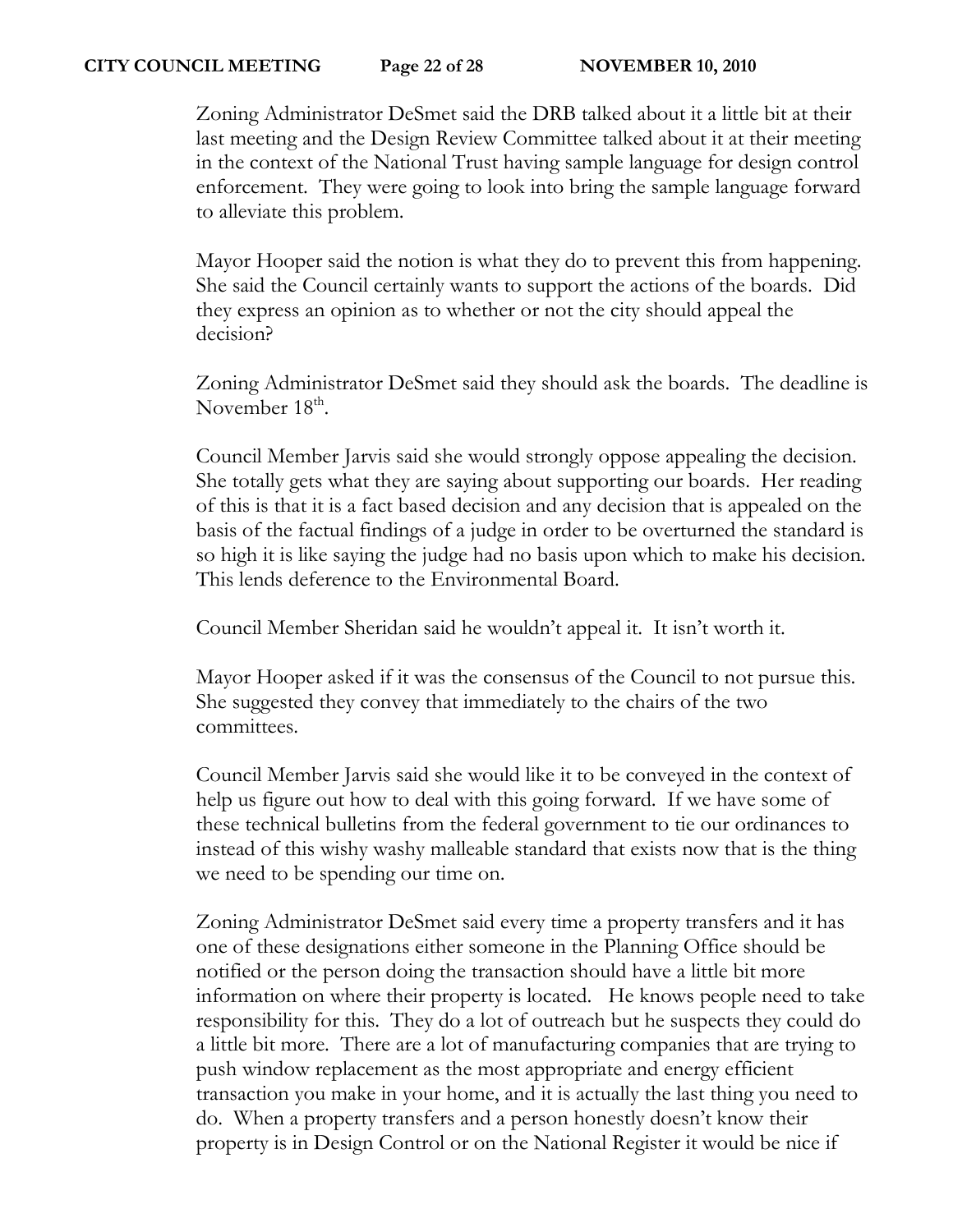there was a way for them to be notified upon that transfer. Maybe that could be done when it is recorded.

Council Member Jarvis said if he files a memo of municipal action on every property that is designated it is in the land records and the attorney will find it when they are doing a title search and notify the buyers. That would be the easiest thing to do.

Zoning Administrator DeSmet said when they update the National Register, there is a public meeting and part of that process involves mailing the information to every single person that is on the Register. He is sure there is a way for him to write that memo and then file it.

Mayor Hooper said windows is a different issue and that is a building permit. She assumes that is talking with Glenn Moore and Jane about the requirements.

Zoning Administrator DeSmet said there is a trigger on the building permit. There is a section on there for the Zoning Administrator and the Public Works Director to sign off.

Council Member Weiss said he reads the minutes of the meetings of the boards over which Mr. DeSmet has jurisdiction. Clancy deserves commendation because without him running those meetings and facilitating them those boards would be completely out of control and he does a great job. At some time staff should get these committees together and give them a hard nosed lesson in what it means to be a committee member and how to serve on a committee.

Council Member Jarvis said for her this brings up issues of rezoning. She really did not feel comfortable with the way things were left at the All Board meeting on Monday in terms of how we are going to incorporate and start preservation in our rezoning. She would love to get an acknowledgement from Gwen that the DRC and the Historic Preservation Commission are going to be very steadily involved in this process because she doesn't get that sense at all from the meeting. If we are going to be dealing with issues like this in the future then we need to focus on it.

Mayor Hooper said a concern she has is they have been waiting with their zoning ordinances to do a number of changes because they wanted to organize it for the master planning process. She asked Clancy if he is concerned that this is queued up too far back in line to get the changes in place necessary to make sure this doesn't happen again.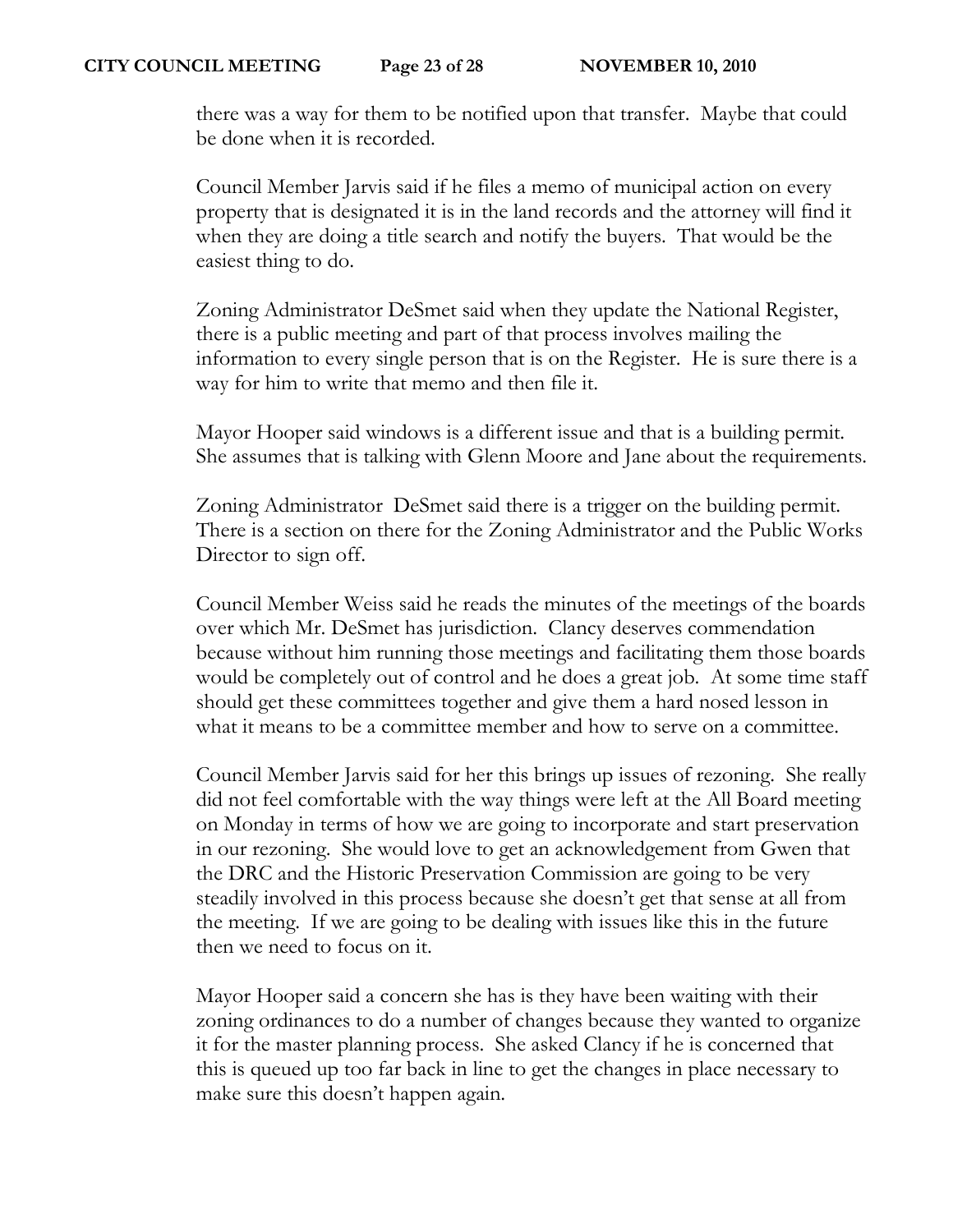Zoning Administrator DeSmet said he isn't necessarily worried about that. There is also a silver lining in the case. Although to de novo review you have to have the DRB's rationale. The court's decision approving the application includes substantial conditions if you look at the last couple of pages. Among other things he is required to preserve the clapboards, the trim, and the corner boards in the front of the house, and to preserve and replace the wooden window trim as they did on 7 Hubbard Street which is a building with vinyl siding on it but was not in a Historic District. The Court also requires and his successors to maintain the siding and repair any defects that detracts from the house. That is a pretty substantial condition that runs with his land.

Council Member Jarvis said the decision should be recorded in the land records.

Zoning Administrator DeSmet said there is another step that we need to take.

Council Member Jarvis asked how a successive owner would know that this condition exists.

Zoning Administrator DeSmet said he isn't saying they aren't recording it. One of the things they have to do, should they decide they aren't going to appeal it, is the DRC and he need to reach out to Attorney Franco to discuss how to get to a point where they can do these things. One of the things that came up at the Design Review Committee and the Development Review Board was whether he was going to try to incorporate wooden elements on these buildings like they did on another building that was a compromise. There is still a lot of work to be done. Yes, it will be recorded because it will be like a redrafted decision.

Council Member Jarvis asked if his take on the preservation of the clapboards for the front of the house means he cannot put vinyl siding on the front.

Zoning Administrator DeSmet said on the front he can.

Council Member Weiss said let the record show that the Mayor by consensus got the Council to agree not to appeal and to notify the appropriate chairs. We don't need a vote because the Mayor did it by consensus.

10-284. Council Reports.

Council Member Weiss reported that last evening the members of the Energy Advisory Committee met. The folks received three proposals regarding the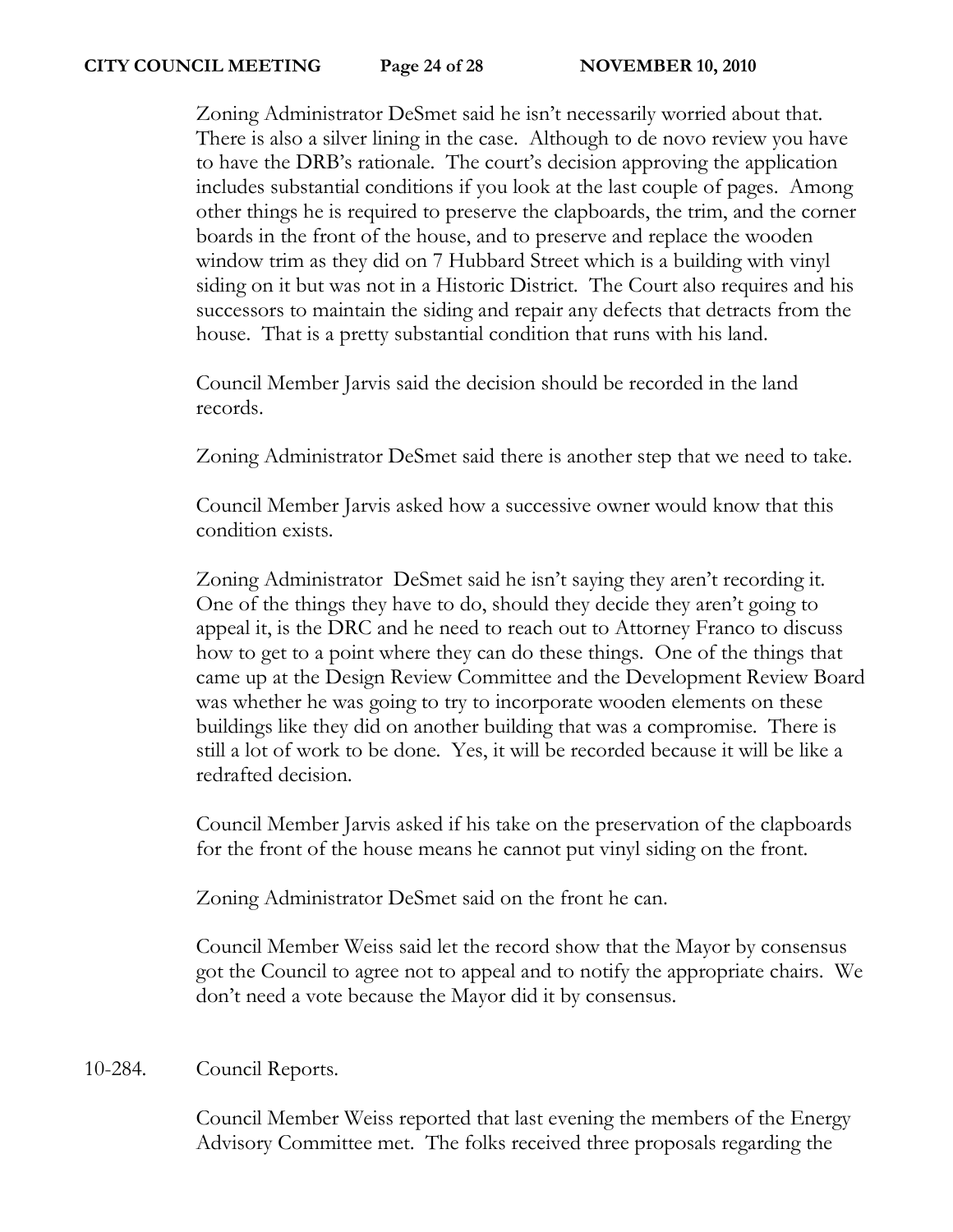biomass project which then broke down into five proposals because there were some alternatives. Two of the members of the Advisory Committee are going to review those proposals from both a technical and economical standpoint. At a previous meeting of the Council Gwen was here and the Council authorized the expenditure of funds to hire somebody to help with that evaluation. The good news is that the National Renewable Energy Laboratory is going to pick up almost half of the study to be done which would substantially reduce any monies that would have to be spent for outside consultants.

Council Member Sherman said the GMTA Board and the CCTA Board are merging and there is discussion underway about representation of the members of the GMTA Board on a new board. Montpelier has two representatives on the GMTA Board and we want to maintain a strong voice on the combined and larger board. The Montpelier Circulator – Meredith and Chris Cole were here. There was talk about a Montpelier Circulator and request for some revisions. There needs to be one, or possibly two, Council Members – she would like to be one of them – authorized to have conversations with GMTA about the route and the frequency and the possibility of having it an initial start and introductory program so that Montpelier residents see what it is, see how it works and have an opportunity to ride before it is expanded into a service that serves the whole community that is larger scale and larger cost. Some sort of small pilot operation would be a good starting point as long as it is a route where it is mostly used. The Senior Center, Co-Op and Heaton Woods, who are all very interested parties, are in District 2.

Mayor Hooper said maybe there should be another agenda item on the bus and what the needs and interests for the community are. Obviously, there is a different point of view on this.

Council Member Jarvis said it would be good to have the other parties present, the Co-Op, the colleges and other constituencies who are interested.

Council Member Weiss said he would point out that Council Member Sherman specifically asked for recognition of appointment of two Council Members.

Council Member Sherman added it could also be the bus folks coming here. We need to have a discussion on that and a definition of a reasonable pilot.

Mayor Hooper said she thinks there are still questions in peoples' minds about the effectiveness of this, what it is going to bring to the community, what it is going to cost, and since this isn't a warned agenda item she would like to have some people with some expertise here to talk to the Council about why hour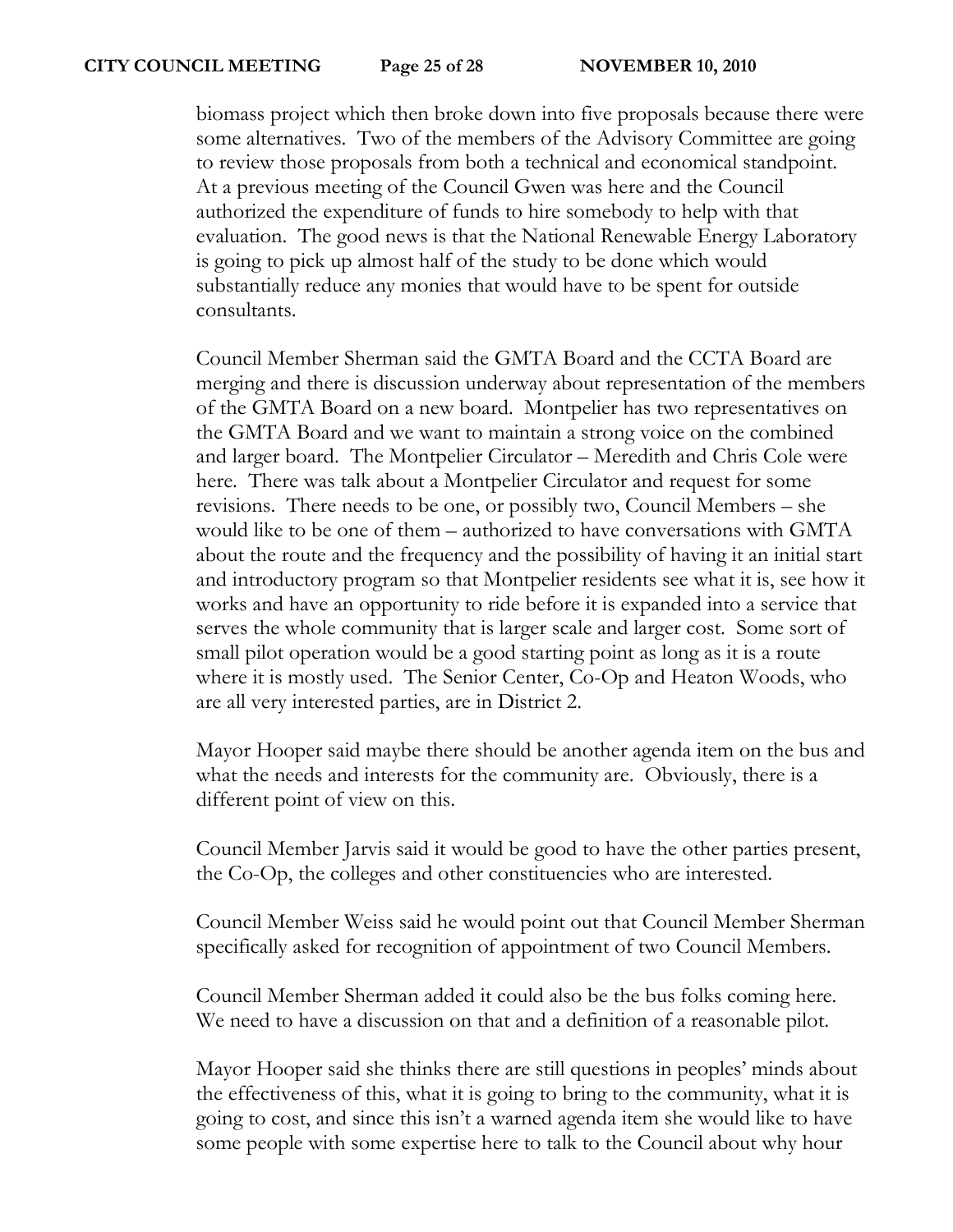long headways are an issue, who is it in the community who has been asking for services and how they will or will not be served depending upon the sorts of choices we make. There was a very preliminary presentation but she doesn't think they got any sort of in-depth detail so that folks who are not familiar with public transit centers and what they have brought other communities need to know to make an informed decision.. Presumably they want an article on this on the ballot in March or it needs to be included in the budget.

# 10-285. Mayor's Report.

Mayor Hooper reported that the three items on the charter change were approved in Montpelier. She has talked with the Chair of the House General Affairs Committee about how to present the proposed charter changes to the state. She would like to know what the Council wanted to do with regard to the All Boards meeting and get some feedback on how they should be communicating with the Planning Commission. She certainly has some opinions about what they ought to be paying attention to. They heard in some detail about one type of code and she would like to have more information on what the other options are out there to accomplish the goals we might have. She thinks our staff needs to present to us an array of choices rather than a choice. That may be happening with the Planning Commission but she would like to understand that better.

Council Member Jarvis said if they are going to be presented with a particular proposal she would like to hear the pros and cons and would like to hear from a community that has actually tried form based zoning and what has been the pitfalls.

Mayor Hooper said there has been no one in Vermont except for Newport.

Mayor Hooper reported she had a meeting with Bill Caplan who is the Property Manager for the Vermont College of the Fine Arts and she wanted to let him know about the conversation that was happening with regard to the buses. He talked about not just the Vermont College of the Fine Arts but Union Institute, the Community College and NECI and the very fine pressures that are being placed up there on the neighborhood and the four businesses in terms of parking demands and traffic issues. He expressed an interest to be working with the community to alleviate those problems. Those traffic issues are overflowing into the neighborhoods and need some attention. It was a really positive conversation and he appreciated his taking the lead and working with the members of the community to work on that problem. She also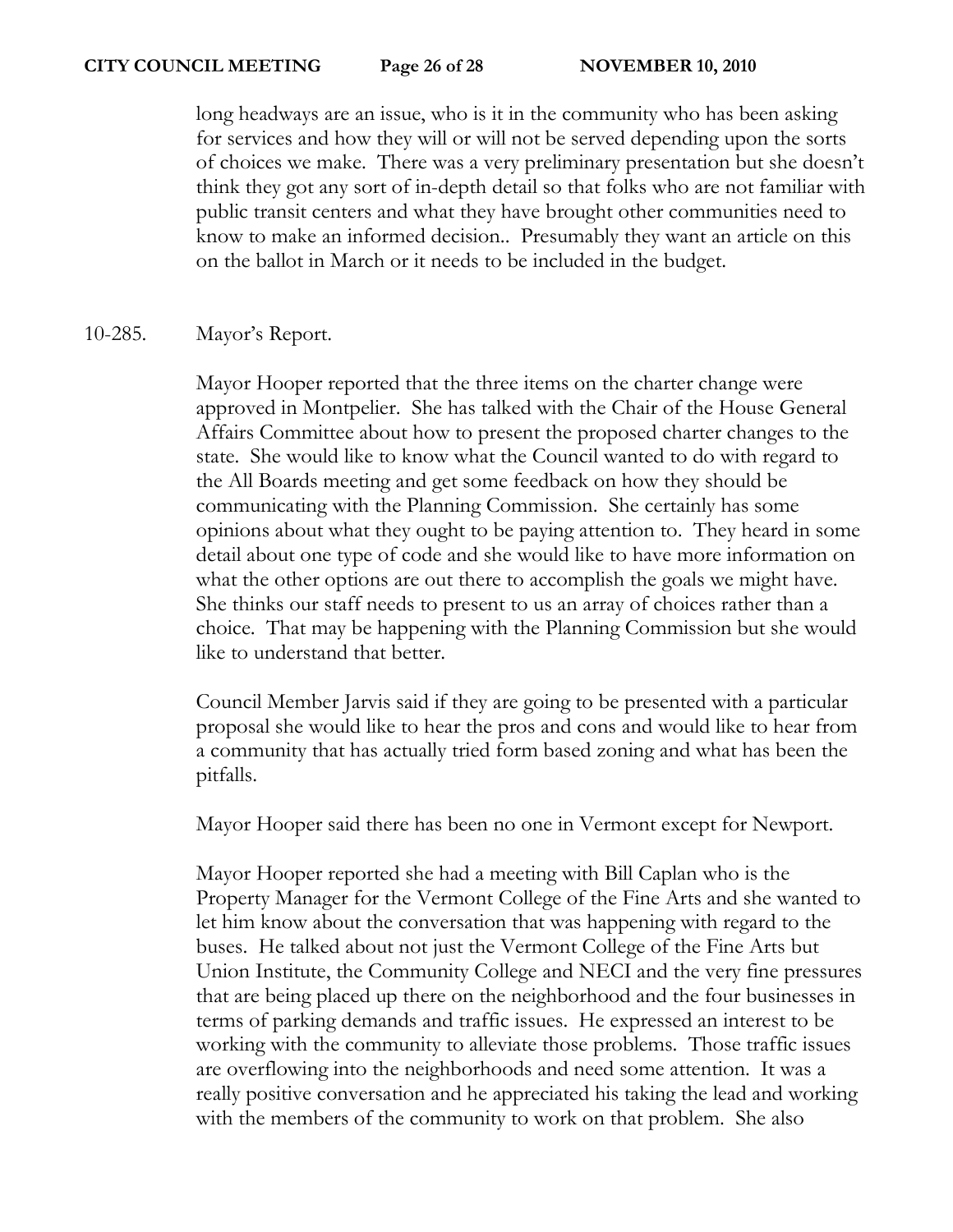resigned from the Board of the Vermont College of the Fine Arts. She wants it on the record that she is no longer was on that board.

10-286. Report by the City Clerk-Treasurer.

City Clerk-Treasurer Hoyt reminded everyone that the second installment of property taxes are due on Monday, November 15<sup>th</sup>. They need to be postmarked, in the office or placed in the drop box on Monday night.

10-287. Status Reports by the City Manager.

For a fee consultant he did locate a couple of New England based firms. The ballpark price he has been able to get is \$15,000 to \$20,000. We can draft an RFP, circulate it to make sure it is what the Council wants, and put it out and see what it gets.

Mayor Hooper said she recalls when they filled the Financial Director's position the last time we invited in folks from the League of Cities and Towns to look at what we are doing and help to draft a job description. We received a lot of feedback on our processes. Would that be an alternative possibility? This would be looking at our management functions.

City Manager Fraser said the former Finance Director invited two peers from other finance departments and the Finance Director from the League to go through things with her. It wasn't really a service the League provided but something she asked for. It wasn't in line with the hiring the new Director.

City Manager Fraser said he is sorry to announce that our Road Superintendent Mike Garrand is leaving us and going back to East Montpelier. They are taking a look at how to deal with that. Mike has done a nice job and helped us make a lot of changes.

Council Member Sherman said Sandy Pitonyak sent an e-mail that there is a Veteran's Day Parade tomorrow at 10:00 A.M.

Mayor Hooper reminded members there is a BCA meeting tomorrow. She is a little concerned there won't be great attendance on the holiday.